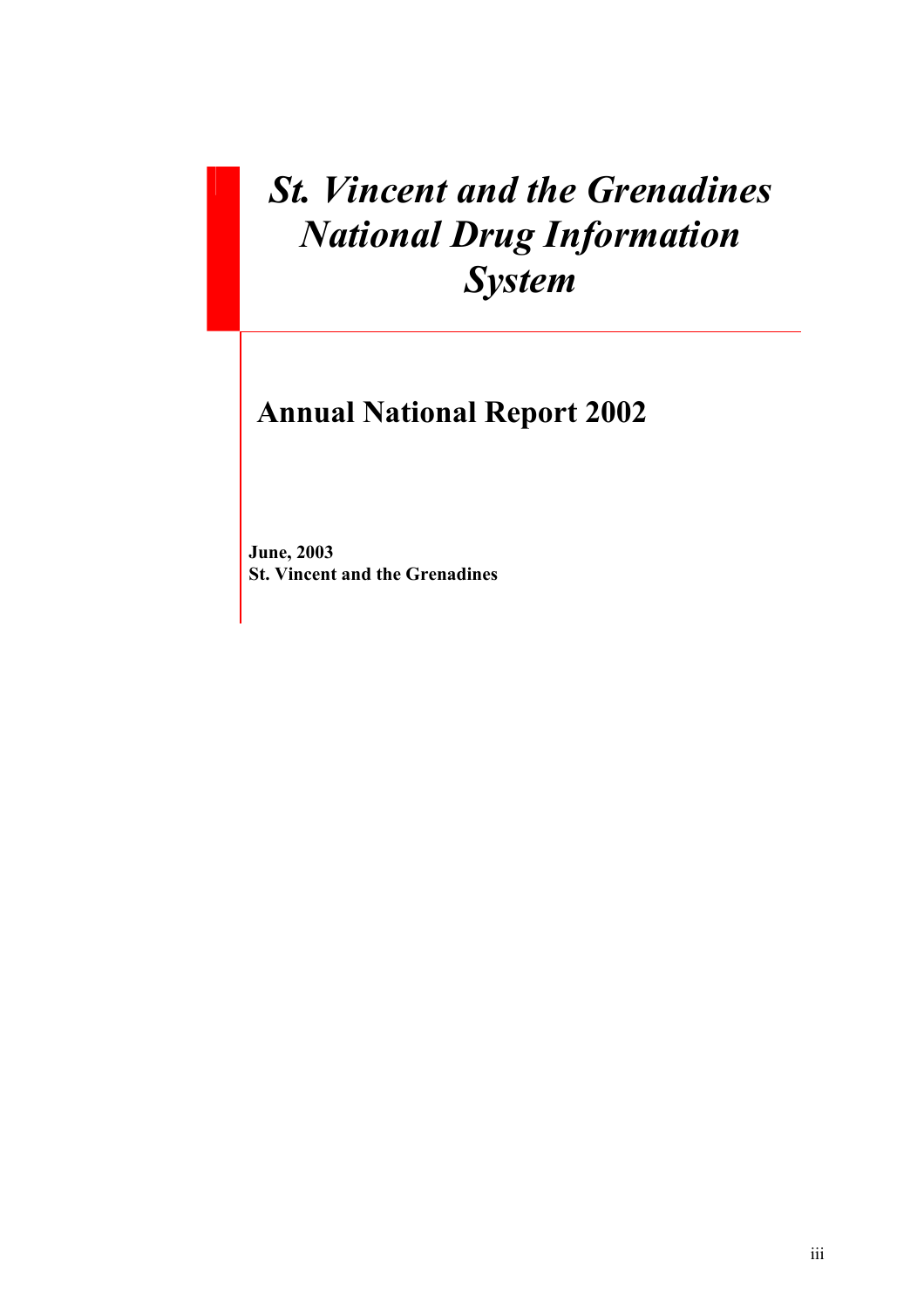The contents of this report represent the proceedings of presentations made at meetings of the Drug Information Network, St. Vincent and the Grenadines which were supported by UNODC and CAREC, funding and technical support agencies.

For further information contact:Dr. Eugenia Combie or Mrs. Celoy Nichols Ministry of Health and the Environment Kingstown St. Vincent and the Grenadines

For access to further information and resources on drug information systems, visit the UNODC Global Assessment Programme on Drug Abuse (GAP) website at *www.undcp.org,* email *gap@undcp.org* , or contact: Demand Reduction Section, UNODC, P.O. Box 500, A-1400 Vienna, Austria.

 $\mathcal{L}_\mathcal{L} = \{ \mathcal{L}_\mathcal{L} = \{ \mathcal{L}_\mathcal{L} = \{ \mathcal{L}_\mathcal{L} = \{ \mathcal{L}_\mathcal{L} = \{ \mathcal{L}_\mathcal{L} = \{ \mathcal{L}_\mathcal{L} = \{ \mathcal{L}_\mathcal{L} = \{ \mathcal{L}_\mathcal{L} = \{ \mathcal{L}_\mathcal{L} = \{ \mathcal{L}_\mathcal{L} = \{ \mathcal{L}_\mathcal{L} = \{ \mathcal{L}_\mathcal{L} = \{ \mathcal{L}_\mathcal{L} = \{ \mathcal{L}_\mathcal{$ 

This is not an official document of the United Nations. The designations employed and the presentation of the material in this document do not imply the expression of any opinion whatsoever on the part of the United Nations Office on Drugs and Crime, concerning the legal status of any country, territory, city or area or its authorities, or concerning the delimitations of its frontiers and boundaries.

This document has not been formally edited. It is meant for discussion and is not an official document of the United Nations. The designations employed and presentation of the material do not imply the expression of any opinion whatsoever on the part of the United Nations Office on Drugs and Crime or of the United Nations Secretariat.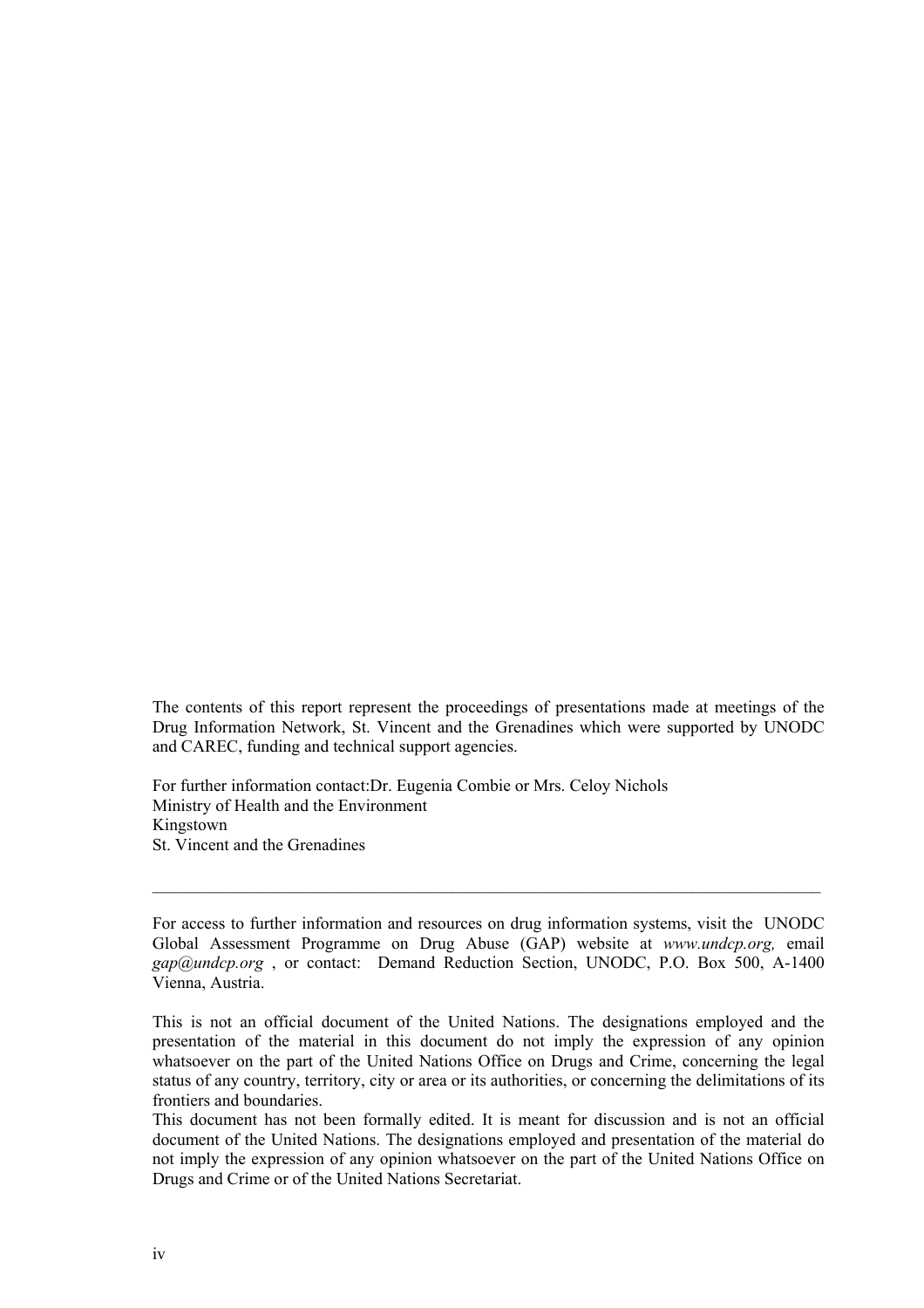## **Table of Contents**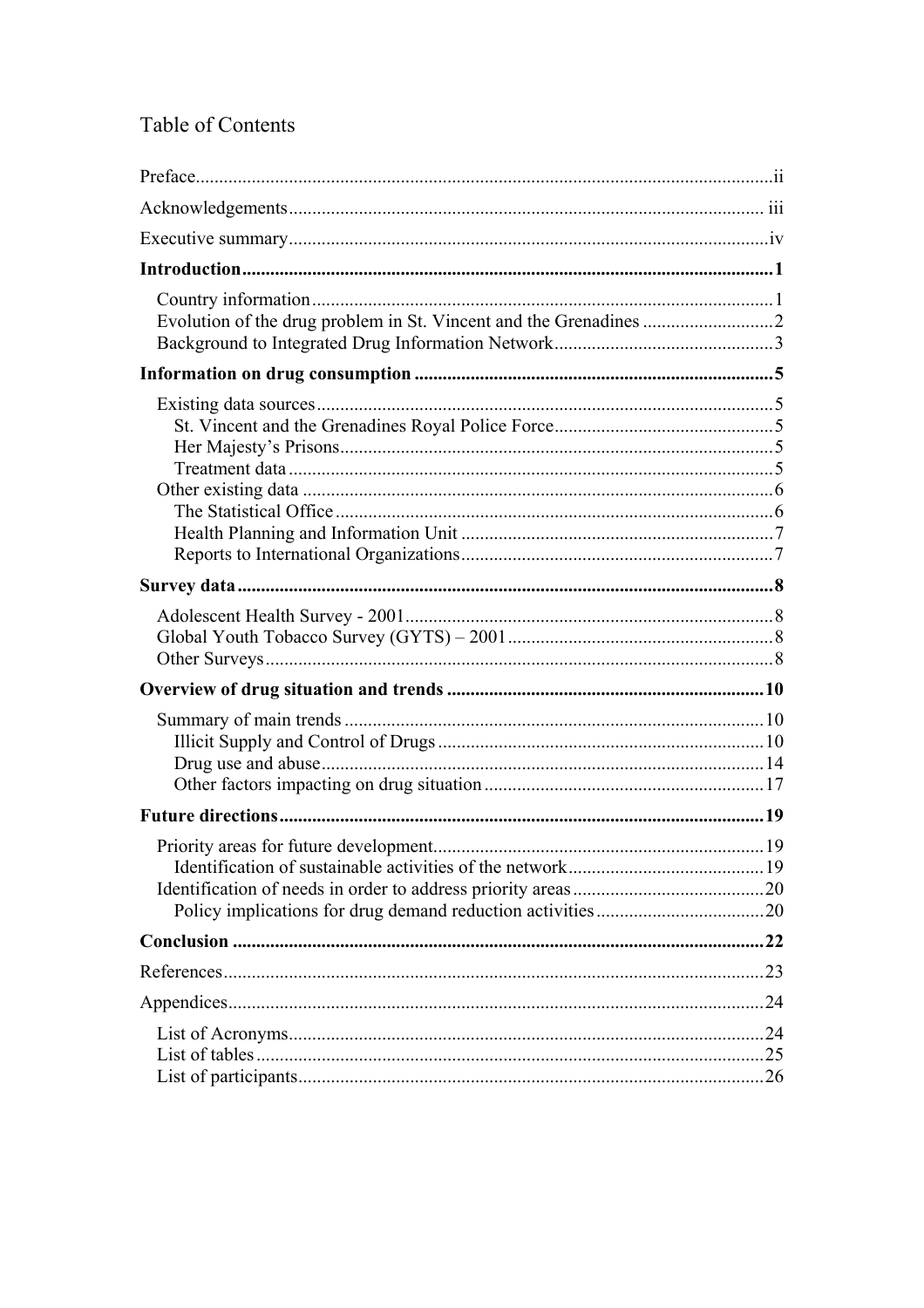## <span id="page-3-0"></span>**Preface**

### **National Report**

There is a need to communicate to society at large of the importance of collecting data to give a national picture of the severity of the drug problem in the country. Also the fact that this will aid long term planning and programme implementation. However, it has been recognized that lack of awareness of the magnitude of the drug problem, mistrust and lack of interagency communication, inappropriate communication and inadequate personnel and technological capacity are all barriers to the communication process. Institutional strengthening and technological improvements are avenues for improving communication, hence the importance of the formation of a National Drug Information Network. It is hoped that National Annual Reports will emanate from this network, which should involve multiple agencies.

The purposes of National Report include:

- To provide a detailed analysis of the drug situation in the country
- A means to raise awareness for drug-related problems
- To guide the development of prevention and treatment programs and policies
- To stimulate discussion on drug demand policies
- An important instrument of an integrated drug information system

The advantages of the National Report are that it:

- Involves multiple agencies and stimulates discussion among them
- Has been used successfully in other countries
- It is not costly and once they have been produced, easily updated
- Takes advantage of many level of expertise

There is a standard format of National Reports in the Caribbean Region in order to;

- Increase comparability of information related to use and abuse of drugs between countries
- Facilitate the easy production of regional reports
- Further promote national reports as a standard document in the region.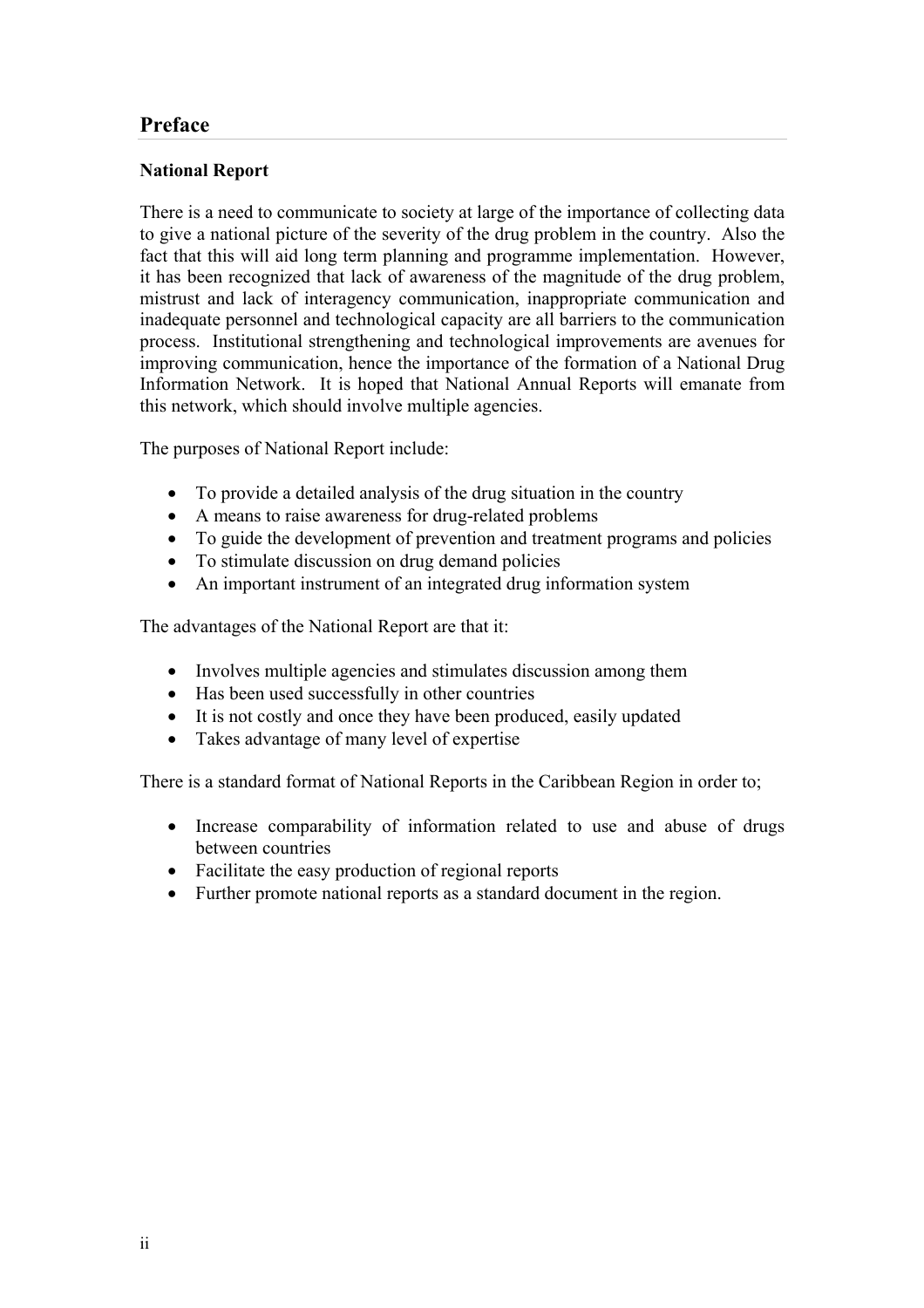## <span id="page-4-0"></span>**Acknowledgements**

This report was compiled with the participation and contributions of all the members of the Drug Information Network, St. Vincent and the Grenadines (DINSAG). Special thanks goes out to all the Institutions and Governments Departments who were represented:

Ministry of Health and the Environment The St. Vincent and the Grenadines Royal Police Force Ministry of Social Development and Family Services Ministry of Legal Affairs Ministry of Education Central Planning Unit Her Majesty's Prisons Liberty Lodge Marion House Ministries in Action

The Government of St. Vincent and the Grenadines will like to thank CARICOM for facilitating this process through CAREC from which the DAESSP headed by Dr. Ken Garfield Douglas functions. Thanks and appreciations are also extended to the EU and CARIFORUM for funding, OAS/CICAD and to the UNODC/Global Assessment Programme (GAP), especially Mrs. Jennifer Hillebrand and Ms. Marsha Ivey (CAREC) for their technical support.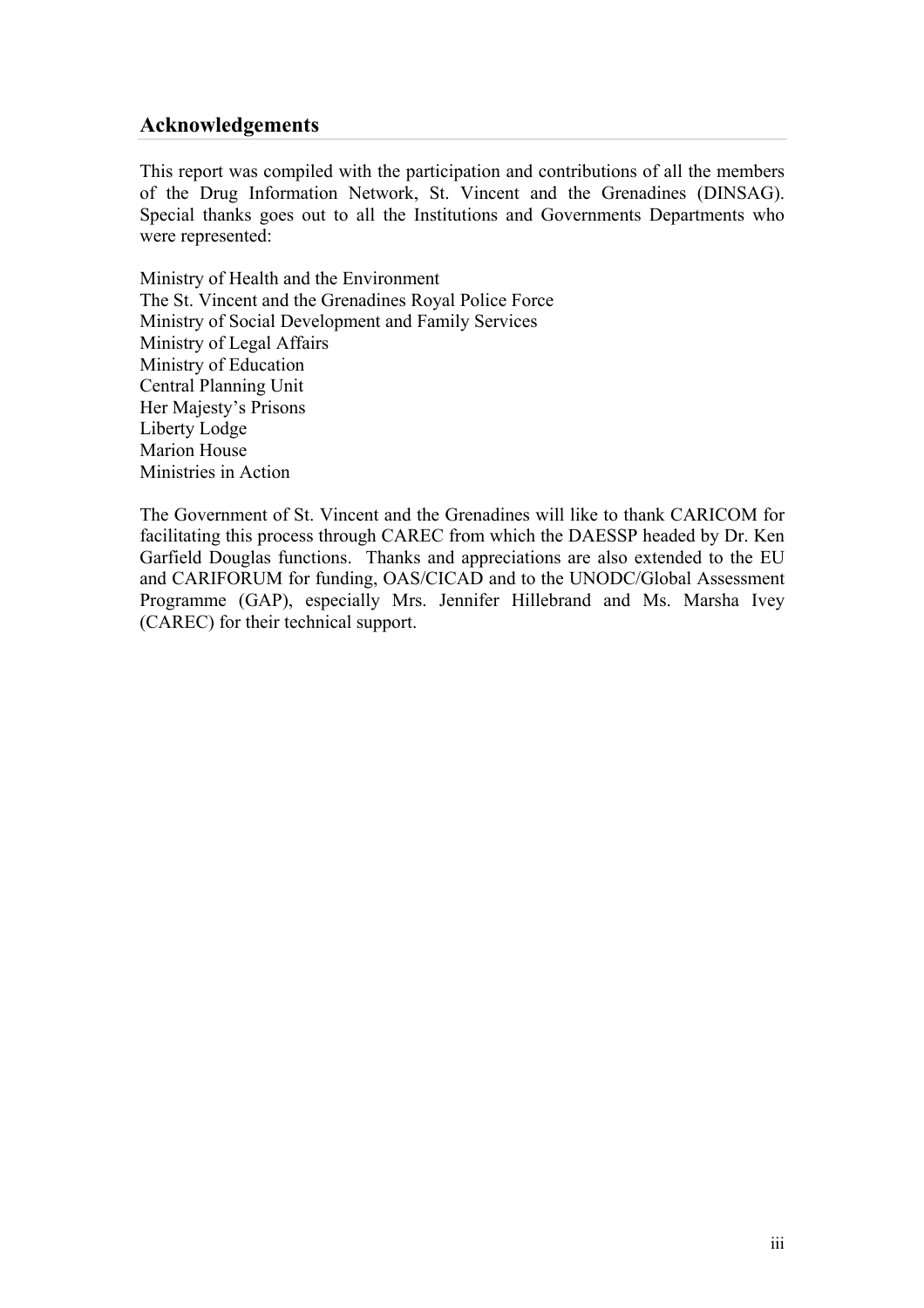## <span id="page-5-0"></span>**Executive summary**

Knowledge of the scale of illicit drug use is insufficient and understanding of the patterns and trends is limited. The Government of St. Vincent and the Grenadines needs data about when, where and why people use illicit drugs in order to provide effective policies to reduce drug abuse. Systematic data is needed to monitor and evaluate progress towards these goals of reducing the supply and demand for illicit drugs.

Policy makers dealing with drug problems need accurate data for sensible decisionmaking. Data related to drug use and abuse is vital where relevant health decisions have to be made. To obtain a thorough understanding of drug use it is vital to develop a multi-source system that can provide insight into the different aspects of the problem.

In 1984, the Heads of Government of the Caribbean approved a Regional Programme on Drug Abuse Abatement and Control in which Epidemiology constituted one of its six components. The Barbados Plan of Action (1996) at recommendations 45-49 and 53 highlighted the need for improved drug abuse data collection. The Santo Domingo Declaration (1997) also emphasized the need for an epidemiological and surveillance system for substance abuse in the CARIFORUM countries. The CARIFORUM members allocated 1.00 million Euros from the Caribbean Regional Indicative Programme of the 8<sup>th</sup> EDF to the Drug Abuse Epidemiological and Surveillance System Project (DAESSP).

Under the DAESSP, The Caribbean Drug Information Network (CARIDIN) was launched in 2001. The Regional Network extends to the 15 CARIFORUM countries and the Dutch and British Caribbean Overseas Countries and Territories. Information on both licit and illicit substances is collected from various sources. Each island, through its National Drug Councils establishes a National Drug Information Network, which collects information that feeds into CARIDIN. Both the regional and national network seeks to collect and disseminate information so as to inform policy makers and the general public. The network, which is made up of all institutions that collect information on substances, will play a major role in the demand and supply reduction efforts of the Caribbean.

#### *Establishment of a Drug Information Network in St. Vincent and the Grenadines*

The first Network Meeting to sensitise stakeholders of the importance of capacity building activities within St. Vincent and the Grenadines took place on the  $28<sup>th</sup>$  November 2002. The general objective of that meeting was to bring together institutions and individuals working in the area of drug prevention/education and control/law enforcement and to begin the process to get them to exchange drug-related information and data with the long term goal of establishing a National Drug Information Network.

This interactive Network has been formed and is called DINSAG- Drug Information Network, St. Vincent and the Grenadines. It comprises of professionals with access to existing data on drug use and supply in the country. The goal of the Network is to improve recording, exchange and comparability of data between agencies with the purpose of eliminating or reducing drug abuse and its health and social consequences, and the development of effective prevention strategies built on sound evidence base. Short-term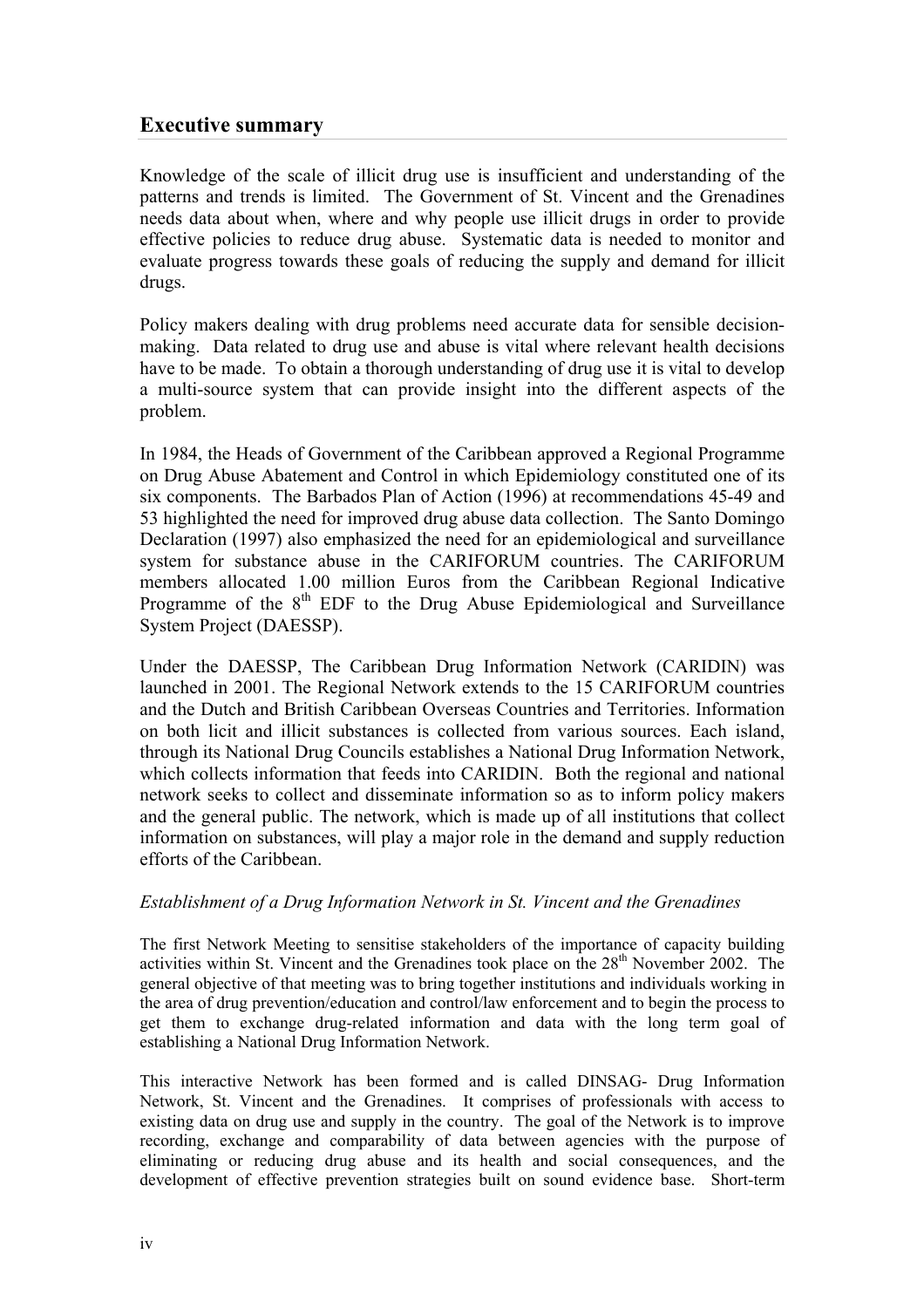follow-up actions identified were the need for the sensitisation within different facilities/departments in regard to data collection on drug use, the need to appoint focal points in the various institutions, to make presentations at following meetings on available data and to identify topics for focus assessment study.

#### *Summary of drug situation*

The most recent surveys conducted in St. Vincent and the Grenadines suggest that among young people the most prevalent drug of choice is alcohol followed by marijuana. The Adolescent Health Survey (2001) revealed lifetime prevalence rates for alcohol at 56%, marijuana 8% cigarettes 7% and inhalants 11%. The Global Youth Tobacco Survey (2001) showed that 24% of the students currently used some form of tobacco and 15% currently smoke cigarettes. Of the 23 boys at Liberty Lodge 17 had drank beer more than once, 14 had smoked cigarettes more than once and 9 had smoked marijuana more than once. The use of these substances by students is causing concern.

Most of the arrests in St. Vincent and the Grenadines are for marijuana. The majority of the individuals are male in the age group of 20-29 years followed by the 30-39 year old age group. There was an increase in the number of drug cases reported, persons arrested for cannabis and cocaine and persons convicted from the year 2001 to 2002. The number of cannabis plants destroyed almost doubled from the year 2001 to 2002 whereas the seizures of cocaine and cocaine rock decreased significantly. There was a slight decrease in the number of cannabis sticks and cannabis (kg) seized in the year 2001 to 2002. It is hoped that these changes reflect the efforts of the joint forces in the fight to decrease the supply of illegal drugs.

Imprisonment for 'dangerous drugs' has been one of the two leading causes for incarceration during the 2000-2002 year period. Sixty-three percent of the inmates incarcerated for drug related offences in the year 2002 were in the 15-19 years age group. Among the 255 drug users incarcerated in 2002, the majority (31.4%) were in the age range of 30-39 years followed by 23.5% in the range of 20-29 years. The 20- 39 year age group appears to be at risk for drug abuse and related activities.

The number of drug abusers admitted to the Mental Health Centre has increased yearly over the period of 1997-2002. The substance most frequently abused is marijuana followed by alcohol. Poly-substance abuse continues to be a problem with the highest percentage of patients using marijuana, alcohol and cocaine simultaneously recorded in the year 2002. Just like the prison population the majority for both male and females were in the age group of 30-39 years old, followed by the 20-29 year age group. There was an increase in new substance abuse admissions from 10% in 2001 to 19% in 2002.

Most of the admissions for mental and behavioural disorders due to drug use were in the 25-44 year age group  $(61\%)$  followed by the 45-64 year age group  $(22\%)$ . Ninety four percent of these admissions were due to use of alcohol. The majority (40%) of the 15 patients admitted for alcohol related medical problems were in the 25-44 years age group. The principal cause of death in the 15-44 years age group was HIV/AIDS.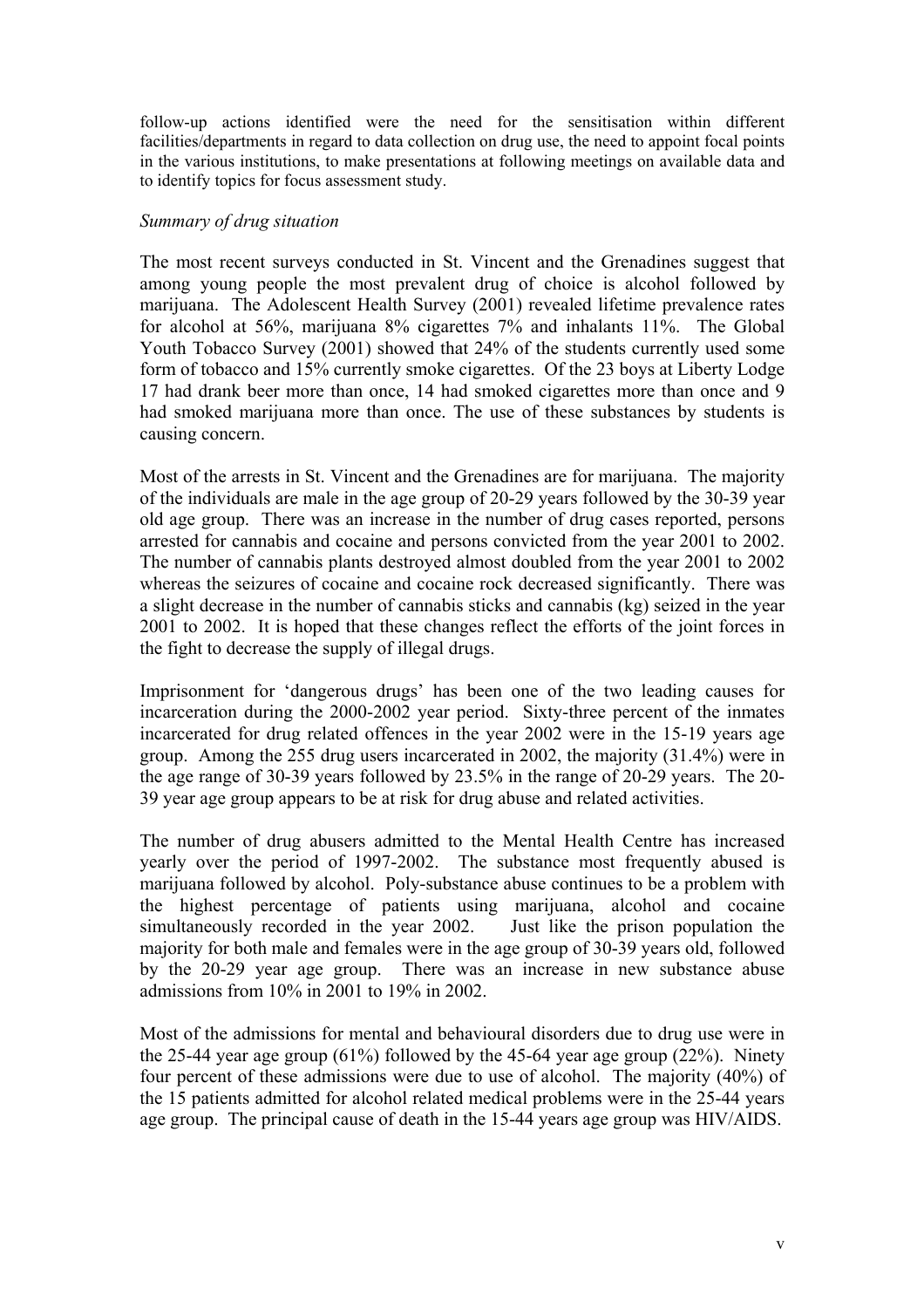#### *Recommendations*

The importance of a National Drug Council to coordinate the activities of an approved National Anti-Drug Plan has to be highlighted. The National Drug Information Network would be expected to work with the Drug Council and other data collection agencies including the Statistical Office and the Health Planning and Information Unit. DINSAG members should strive to greater responsibility in making available to the Network complete, reliable and timely data. Policy makers and Heads of Departments and Institutions are urged to endorse these collaborative efforts and to facilitate the necessary research activities by strengthening the infrastructure of institutions with the necessary human and technological resources. It is hoped that some action will be taken with regard to implementation of programmes and establishment of the necessary legal framework.

Prevention and treatment programmes need to target not only the youth but also other at risk groups. Data seem to suggest that the 15-19 year old age group may have a propensity to engage in drug related offences. Also the 20-39 year old and the 25-44 year old age groups are being admitted to the Mental Health Centre and Milton Cato Memorial Hospital respectively for psychiatric and medical complications of substance use and abuse. These age groups, especially the males, represent an important part of the workforce but they are spending time in hospital and losing productive workdays. The cross analysis of this data is important in order to make the findings useful in addressing these issues and developing strategies to reduce the demand for drugs.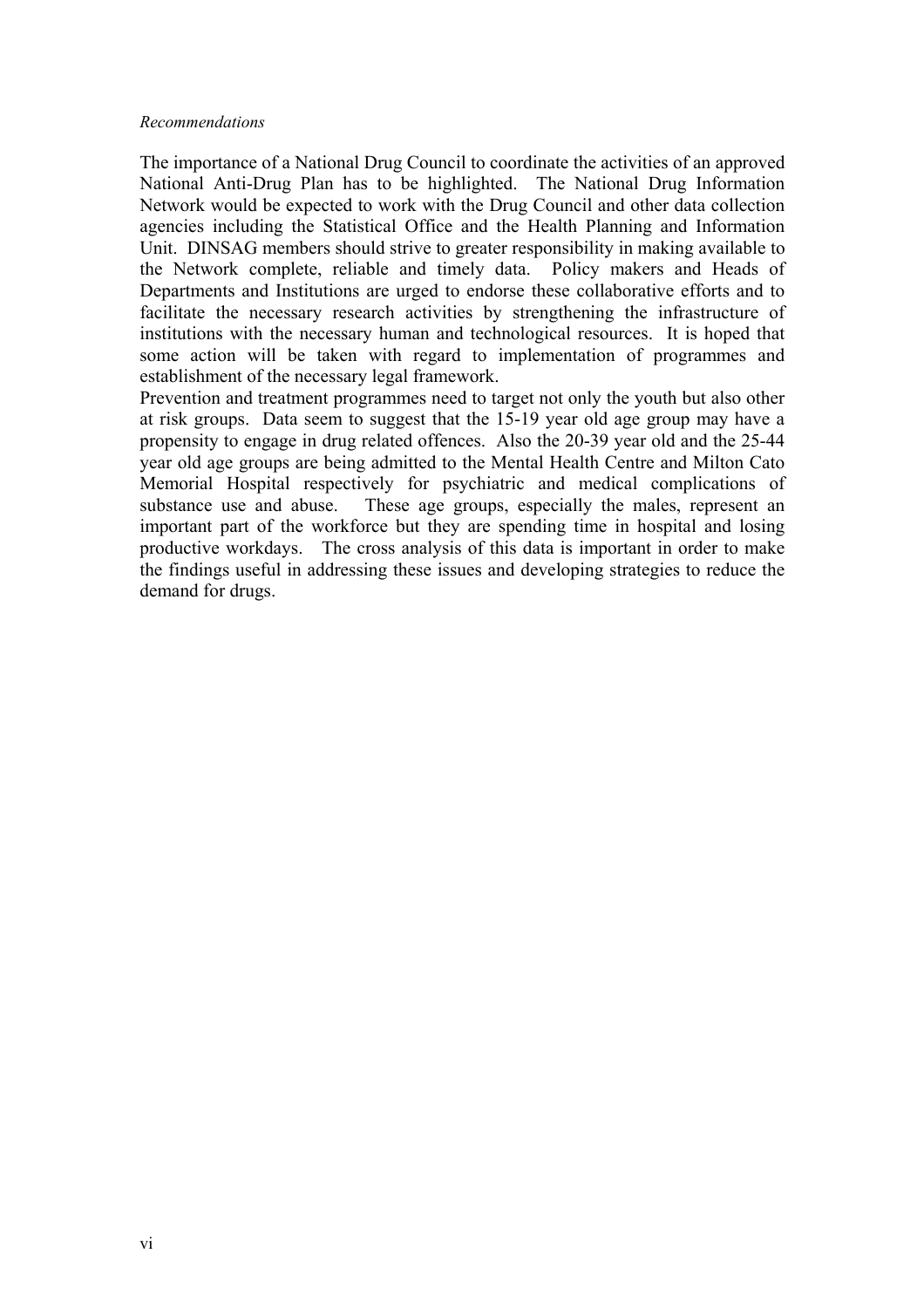## <span id="page-8-0"></span>**Introduction**

#### **Country information**

St. Vincent and the Grenadines is an archipelago in the Windward Islands to the southeastern end of the Caribbean island chain. St. Vincent and the Grenadines is comprised of thirty-two (32) islands, islets, rocks and cays only nine (9) of which are inhabited. The islands are mostly volcanic, rugged in terrain and difficult to access in many areas.

The population of St. Vincent and the Grenadines for the year 2001 was 109,022, of these 55,456 were males and 53,566 were females. Thirty seven percent were less than 15 years, 67% were 29yrs and under, 24% were 30-59 yrs and 9% were 60 yrs and over. Ninety (90%) of the population is of African descent; the other ten percent (10%) are of East Indians, European and Indigenous people.

St. Vincent and the Grenadines attained political independence in 1979 from Great Britain and has inherited and maintained a Westminster style government. Legislative power is vested in Parliament. This is comprised of a House of Assembly with 22 representatives, elected by the people in general election, 6 senators appointed by the Governor General, 4 on the advice of the Prime Minister and 2 on the advice of the leader of the Opposition. The Governor General, who represents the British Sovereign, is appointed on the advice of the Prime Minister. The Cabinet is the Executive body of the Government. The Prime Minister is the Chairman of this Executive body and the Ministers appointed by the head of state are the other members.

Its currency is the Eastern Caribbean dollars (EC\$). St. Vincent and the Grenadines economically pursues a strategy of economic diversification with agriculture (bananas and other crops) being its lead sector. Agriculture is traditionally the mainstay of the economy, accounting for approximately twenty three percent (23%) of GDP. As a small open economy it also has a growing services sector including tourism, telemarketing, and a small offshore financial center. Real GDP grew by a modest  $\frac{1}{4}$  percent in 2001 well below the 4 percent average for the previous three years largely due to the harsh effects of a drought on agriculture and the fall-off in stopover tourists associated with the September 11 attacks and the sluggish global economy. Preliminary estimates for 2002 indicate about a pick up in real GDP growth to around 1 percent due to a strong rebound in agriculture prior to tropical storm Lili in late September, and construction activity as public sector projects were implemented.

The public sector overall balance reversed from a  $\frac{1}{4}$  percent of GDP surplus in 2000 to a deficit of 1½ percent of GDP in 2001, and 6 percent of GDP in 2002. This reflected a drop in public sector savings to around 4 percent in 2001 and 2002 from an average of above 8 percent of GDP in previous years. Public investment expanded from 7 percent in 2000 to 9 percent in 2001 and around 12 percent of GDP in 2002, largely financed by grants and commercial borrowings.

The external current account deficit remains broadly unchanged at 11¾ percent of GDP in 2002 largely financed by official capital inflows and foreign direct investment. Export receipts from bananas, despite an increase in volume, will remain flat because of lower international prices. Tourist receipts are expected to be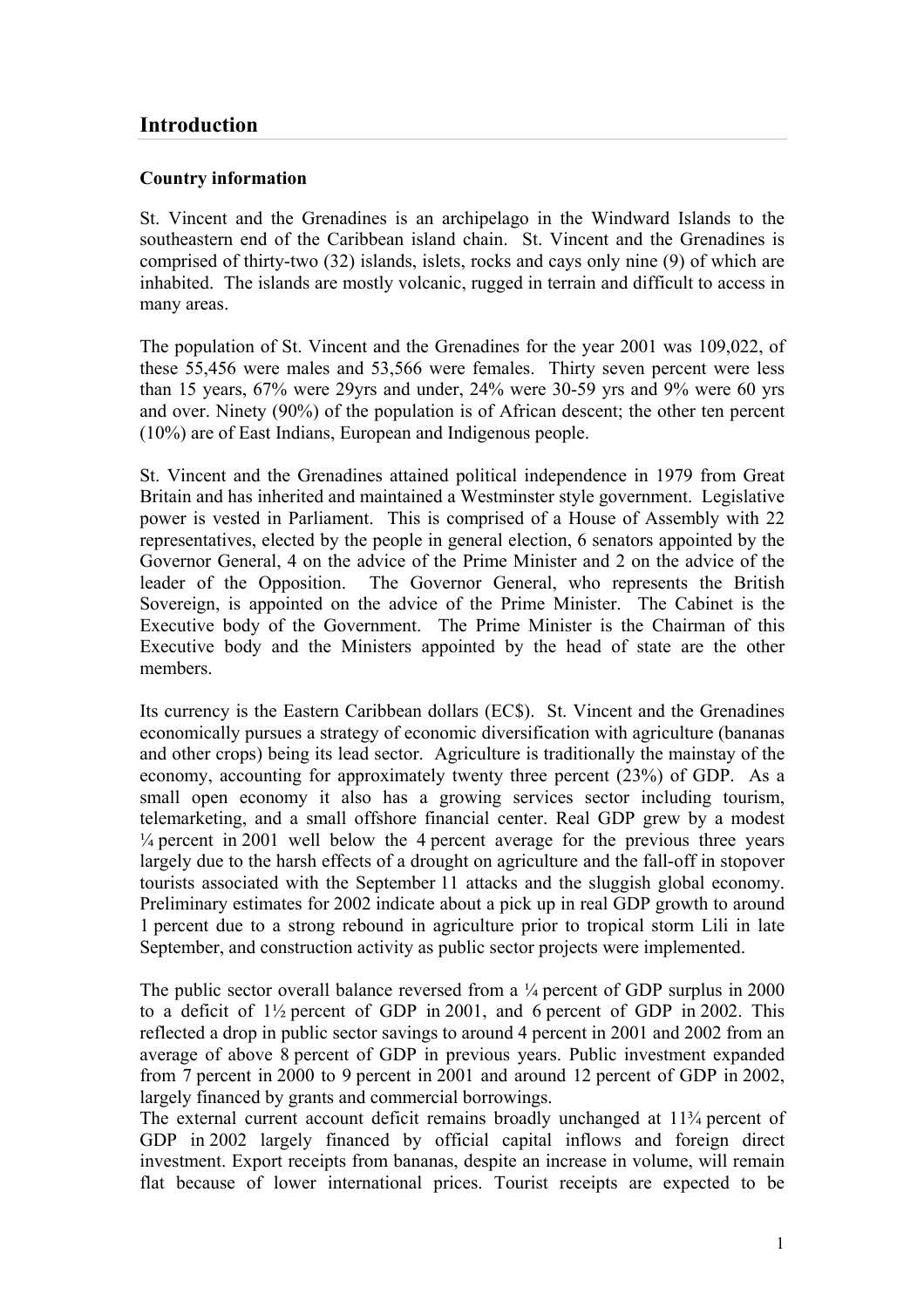<span id="page-9-0"></span>somewhat lower than 2001 reflecting significant declines in excursionists, yacht, and cruise passenger arrivals.

Inflation was around 1 percent in 2001 and 2002, and unemployment is reported to remain high but government's counter cyclical policy helped to avoid a recession and mitigate further loss of employment. The government has made significant progress due to monitoring of public sector enterprise performance on a quarterly basis; regular consultation with civil society on economic matters, including a wage freeze in the public sector and restructuring the banana industry. Overall public sector savings improved through better enterprise performance, reduced tax exemptions, and improved tax collections. Poverty reduction remains a priority of the government's economic strategy.

#### **Evolution of the drug problem in St. Vincent and the Grenadines**

St. Vincent and the Grenadines is also a producer of marijuana, much of which is cultivated in the rugged and fertile foothills of the La Soufriere Volcano to the north west of St. Vincent, which is inaccessible by road. The fertility of this area is such that it reportedly supports four crops of marijuana per year. St. Vincent and the Grenadines are in the transit zone between source countries for cocaine that have access markets in North America and Europe.

The cultivation of marijuana as a commercial crop started in the 1980s. Approximately 3000 acres of land throughout St. Vincent and the Grenadines are cultivated with marijuana. The North Leeward area is the most established and organized, followed by the South Leeward including Lowmans and the North Windward including Georgetown and Sandy Bay. This has affected the forest cover, which has declined from 50% of land area in the year 1945 to 15.4% of land area in the year 2000. There are about 2,500 marijuana farmers, most of them being between the ages of 15 and 45 years of age.

Marijuana growers take great risk and most times do not realize the benefits since usually they are not the real businessmen. Violence and the disappearance of individuals seem to revolve around the trafficking of marijuana. Individuals from other OECS countries also come to live in St. Vincent to grow and traffic marijuana.

Indications are that about 90% of the marijuana grown in St. Vincent and the Grenadines, and 95% of the total imported volume of cocaine is consigned to foreign destinations. The methods of transportation may involve private airplanes, fishing and commercial boats, yachts, automobiles and trucks, by mail and by individual couriers. Transportation routes are from Colombia and Venezuela to Trinidad, shipped through St. Vincent and the Grenadines towards St. Lucia and Martinique with final destination for North American or Europe. There are several bays and coves in outlying and uninhabited areas that are used by drug smugglers.

In the mid 1980's the Royal St. Vincent and the Grenadines Police Force created a Drug Squad. The Coast Guard has two boats operating and a first fast-speed vessel, procured with a USA grant, which started operations in mid-October 1994. The St. Vincent and the Grenadines Royal Police Force also collaborates with UNODC/INTERPOL in establishing a regional police telecommunications network. The Joint Operations involving the police, customs and coastguards facilitates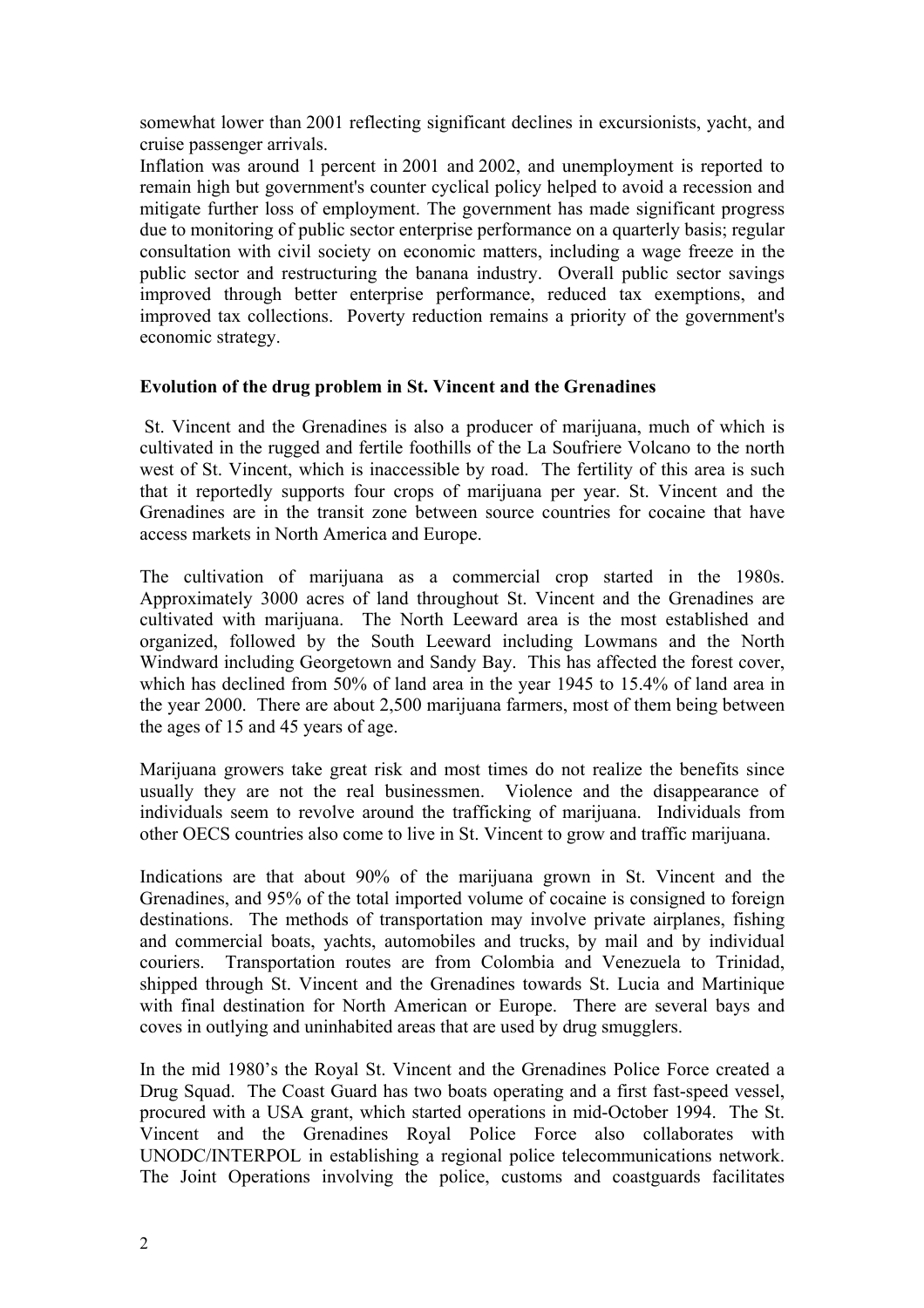<span id="page-10-0"></span>implementation of policies and joint operational activities. Other units such as the National Joint Headquarters, the National Financial Intelligence Unit and the Customs Intelligence have all been established to increase the effectiveness of surveillance of drug and its related activities like money laundering.

The 1988 Law "Drugs (Prevention of Misuse) Act" attributed the national drug coordination to the Ministry of Health and the Environment. The same Act envisaged the creation of the National Advisory Council on the Misuse of Drugs (NACMD) to advise the Minister of Health on all aspects of drug abuse, prevention and control. The NACMD met for the first time in 1992. Members include representatives from government and non-governmental organizations. The Council is an Advisory body to the Minister of Health and the Environment; therefore its role in policy implementation or in a more comprehensive anti drug approach is limited.

The Ministry of Health and the Environment is the executive branch of the Government responsible for national health policies. The policies and programmes of the Ministry of Health and the Environment are implemented through a number of specialty assigned departments. The Health Education Unit is responsible for the implementation of information, education and communication activities. The Mental Health Centre, the Milton Cato Memorial Hospital and Marion House are the institutions presently involved in the treatment of substance abusers

St. Vincent and the Grenadines will not accept a society reigned by drugs, violence, lawlessness or crime. Traditional tolerance of the society with regard to cannabis use and cultivation is diminishing. The economic and social impacts of cocaine trafficking are significant. The country is aware of the negative international image of drug abuse and drug related business that can affect tourism and foreign investment. The need for a comprehensive and multisectoral approach to the general drug problem and been realized and is being pursued. St. Vincent and the Grenadines has identified that both prevention and control of drug abuse are important components of its National Anti-Drug strategy.

#### **Background to Integrated Drug Information Network**

It was envisaged that the Drug Information Network would also support the development of the Caribbean Drug Information Network (CARIDIN) as part of the Drug Abuse Epidemiological and Surveillance System Project (DAESSP). The main objective of the DAESSP project is to strengthen the capacity of the CARIFORUM governments, technical entities and communities to better respond to changing drug abuse patterns and trends among people of the Caribbean and to contribute to the abatement of abuse in the region.

The specific objectives of the Network are to:

- Identify existing drug abuse patterns within the defined geographic areas and periods of times covered by the data.
- Identify changes in drug abuse patterns over defined periods of time including types of drugs, modes of administration and characteristics of drug users.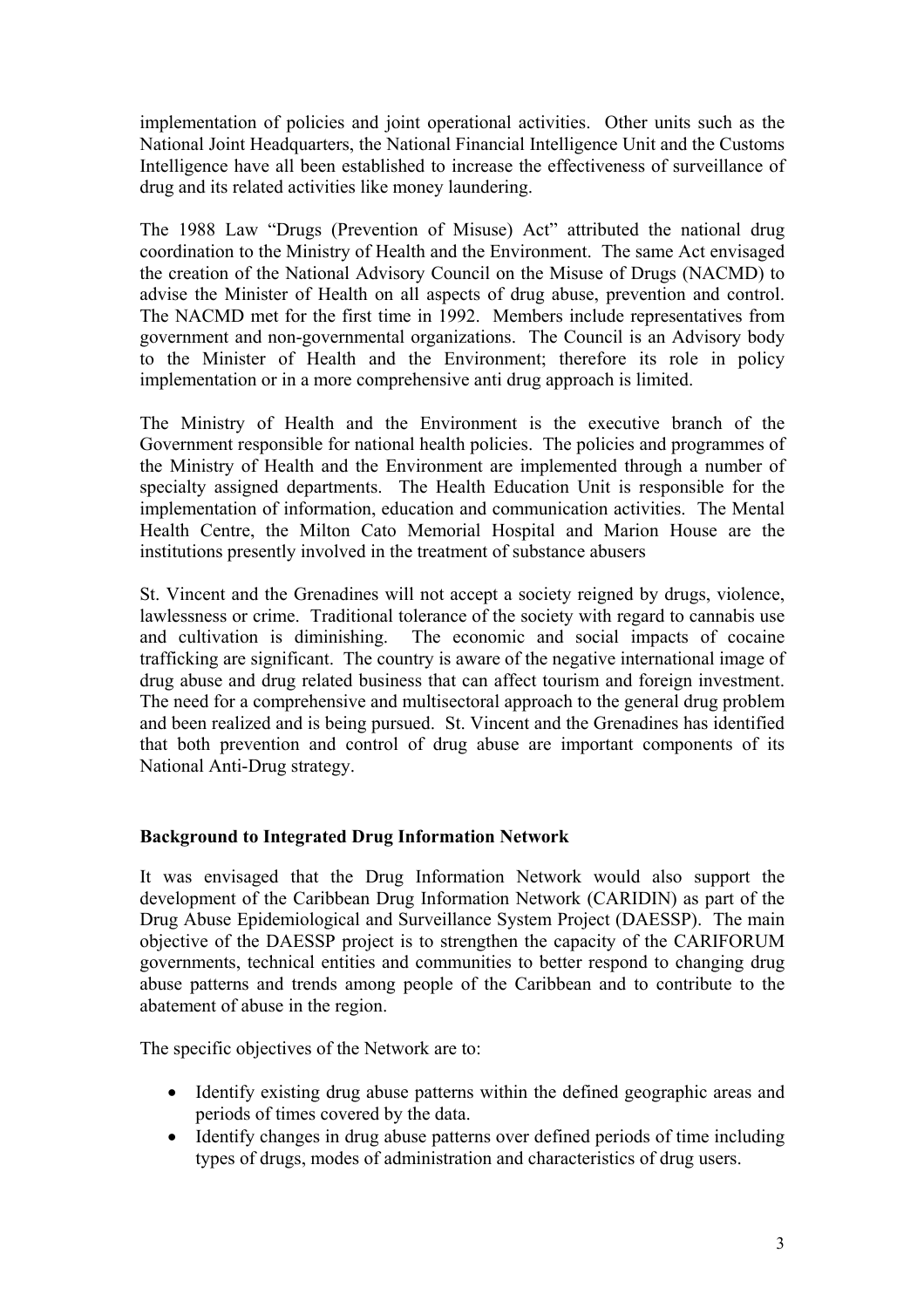- Monitor these changes to determine if they represent an emergent drug problem.
- Harmonize information for other needs such as the UNODC Annual Report Questionnaire (ARQ) and the OAS/CICAD Multilateral Evaluation Mechanism (MEM).
- Disseminate information to community agencies and interested professional groups.
- Engage in dialogue with policy makers on its implications for programming.

#### *Structure of network*

Organizations and Departments actively involved in the Drug Information Network include: Ministry of Health Mental Health Centre Epidemiologist Drug Inspector Coordinator; Family Planning Unit Health Education Unit Medical Records; Milton Cato Memorial Hospital

*Law Enforcement*  Customs and Excise Department Drug Abuse Resistance Programme

Ministry of Social Development and Family Services

Ministry of Legal Affairs

Ministry of Education

Central Planning Unit

Her Majesty's Prisons

Liberty Lodge

*Non-Governmental Organizations*  -Marion House -Ministries in Action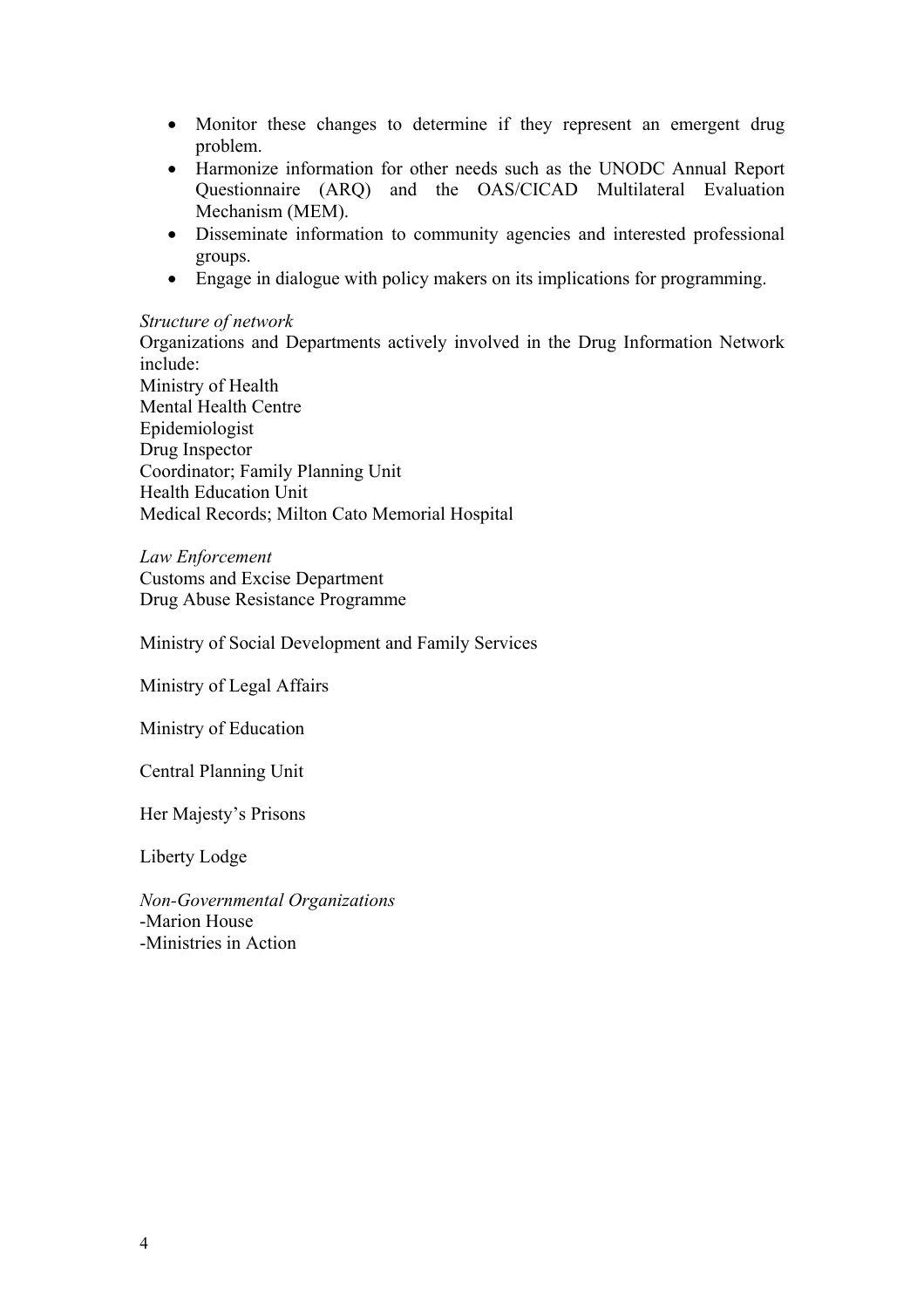## <span id="page-12-0"></span>**Information on drug consumption**

#### **Existing data sources**

#### *St. Vincent and the Grenadines Royal Police Force*

Information: Arrests, seizures, price and purity Number of persons arrested and convicted for cannabis and cocaine possession Number of drug cases reported by year Number of cannabis plants destroyed Quantity of cannabis, cocaine and cocaine rocks seized (kg)

Limitations: Purity of drug is not usually stipulated No specification of whether arrests were for possession for personal use or trafficking.

#### *Her Majesty's Prisons*

Type of facility: Her Majesty's Prisons

Information:

- Number of drug users among inmates by age group and gender
- Number of drug users by primary drug of use and gender
- Number of inmates imprisoned for drug related offences by age group and gender

Limitations:

• Terminology used for type of offence is antiquated and may cause confusion and double counting

*Treatment data* 

Mental Health Centre (MHC)

Type of facility:

Government Inpatient Mental Health Treatment Facility. The Mental Health Centre (MHC) is a 160-bed capacity hospital, but total admissions range from 165 to 179. The Centre caters for acute and chronic patients of both sexes with an inpatient ratio of 3:1 male: female. There were approximately 10 admissions per week, with an average length of stay of 4 weeks.

Information:

• Number of patients primarily treated for alcohol, marijuana, crack/cocaine, poly-substance abuse (marijuana and cocaine, marijuana and alcohol, cocaine and alcohol, marijuana, alcohol and cocaine), psychiatric disorders and dual diagnosis by gender and age group, new admission and readmission.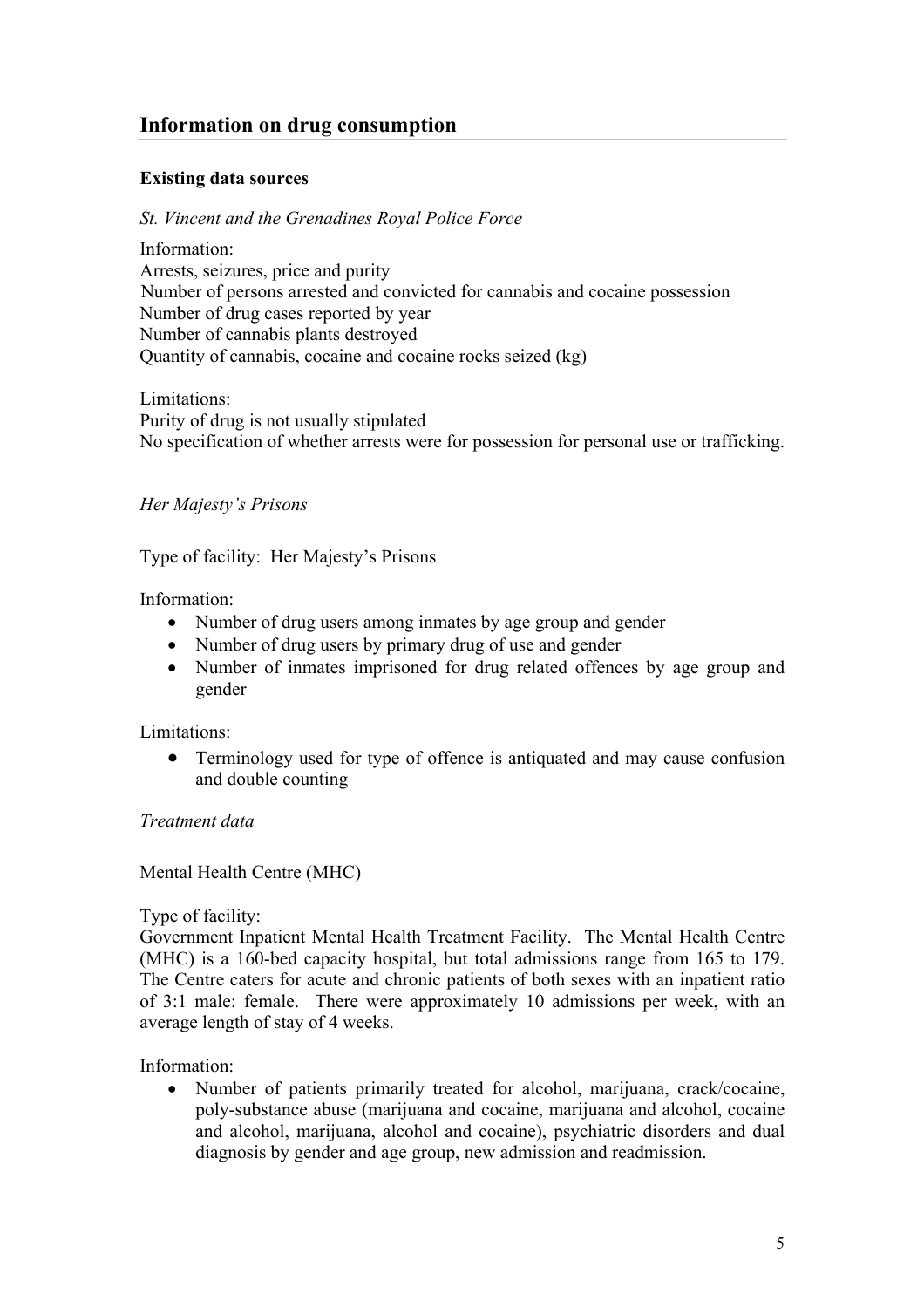<span id="page-13-0"></span>Limitations:

• Lack of information on social indicators relating to marital status, employment status and method of referral.

Milton Cato Memorial Hospital (MCMH)

Type of facility: Government General Hospital

Information:

- Number of patients admitted as a result of alcohol, marijuana and crack/cocaine use by age and sex and average length of stay.
- Number of patients treated for substance abuse at the psychiatric out-patient clinic at the MCMH.

Limitations:

- It was not indicated whether only the primary drug of use was documented and it was not clear if polysubstance abuse was also being recorded by attending physicians on the wards.
- Substance abusers seen at the MCMH Out-patient Psychiatric Clinic not categorized in reporting as to type of drug, age, sex and as to whether patient is being seen for the first time.

#### Marion House

Type of facility: Non-governmental Social Service Centre

Information:

- Number of persons in Youth Assistance Programme
- Number of substance abusers seen by sex and age

Limitations:

• Incomplete data with regard to age and sex in some instances

#### **Other existing data**

#### *The Statistical Office*

The Statistical Office carries out all censuses and surveys on behalf of the government of St. Vincent and the Grenadines. However other departments can seek permission from the Statistical Office to conduct surveys. Apart from surveys data is collected from administrative records, from a third source of data and from regional agencies. Administrative records include customs from where data is imported and exported via a telephone line, vital statistics with regard to death, birth and marriage from the registry, information from hospital records and immigration data. Other government departments such as Ministry of Education, Ministry of Health and the Environment, Prisons, Police Department and Magistracy supply the third source data. Regional agencies include Eastern Caribbean Central Bank, Caribbean Development Bank, World Bank and the International Monetary Fund. These data are to be supplied on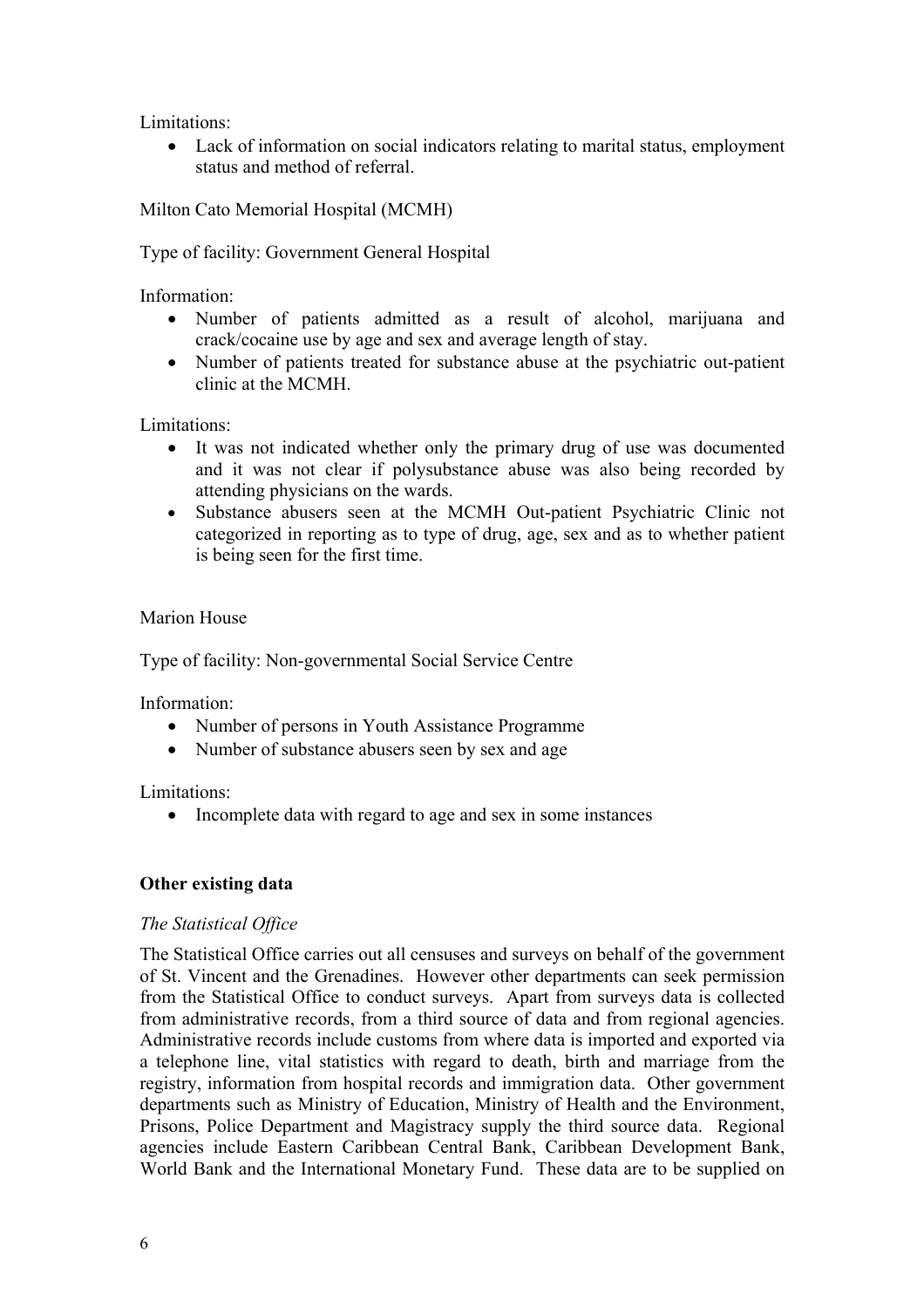<span id="page-14-0"></span>an annual basis to the Statistical Office and compiled into a yearly Statistical Digest produced by the Central Planning Unit.

#### *Health Planning and Information Unit*

This Unit was established in 1984 in the Ministry of Health and the Environment to process data collected from all reporting sources and to provide relevant, accurate and timely information. Its information system includes:

-Mortality, vital statistics

-Non -Communicable Disease

-Communicable Disease

-Maternal and Child Health/Family Planning

-Public Health Laboratory Information System

#### *Reports to International Organizations*

#### Reports to National Narcotics Board

The duty of the Drug Inspector is to monitor the compliance with laws concerning the quality and types of pharmaceuticals entering the country and to make sure that legal narcotics and psychotropics are not diverted elsewhere. An achievement for St. Vincent and the Grenadines was the fact that the Precursor (drugs used to produce illegal drugs) Act was passed in January 2003. The Pharmacy Act was also passed in December 2002.

St. Vincent and the Grenadines has signed all the Conventions related to controlled drugs, that is the UN Convention Against Illicit Traffic in Narcotic Drugs and Psychotropic Substances (1988), the Single Convention on Narcotics Drugs (1961) and the Convention on Psychotropic Substances (1971). Reports to the International Narcotics Control Board (Vienna) are made quarterly on the statistics of imports and exports of narcotic drugs and annually on substances frequently used in the illicit manufacture of narcotic drugs and psychotropic substances.

Annual Report Questionnaire (ARQ)

Mandates for the submission of the ARQ are stated in the Single Convention on Narcotic Drugs, 1961 and the 1972 Convention on Psychotropic Substances. UN Member States are obligated by treaty to submit their response to the Commission on Narcotic Drugs (CND). The ARQ is used to compile the global illicit drug trends.

#### Multilateral Evaluation Mechanism (MEM)

The MEM is a system within the Organization of American States (OAS) in which governmental experts compile and evaluate reports from governments in the region on their application of 83 parameters in the area of drug enforcement and prevention. The MEM is a unique and objective governmental evaluation process with a multilateral character to follow individual and collective progress of hemispheric efforts in the fight against drugs. Information is collected for 2-year cycles.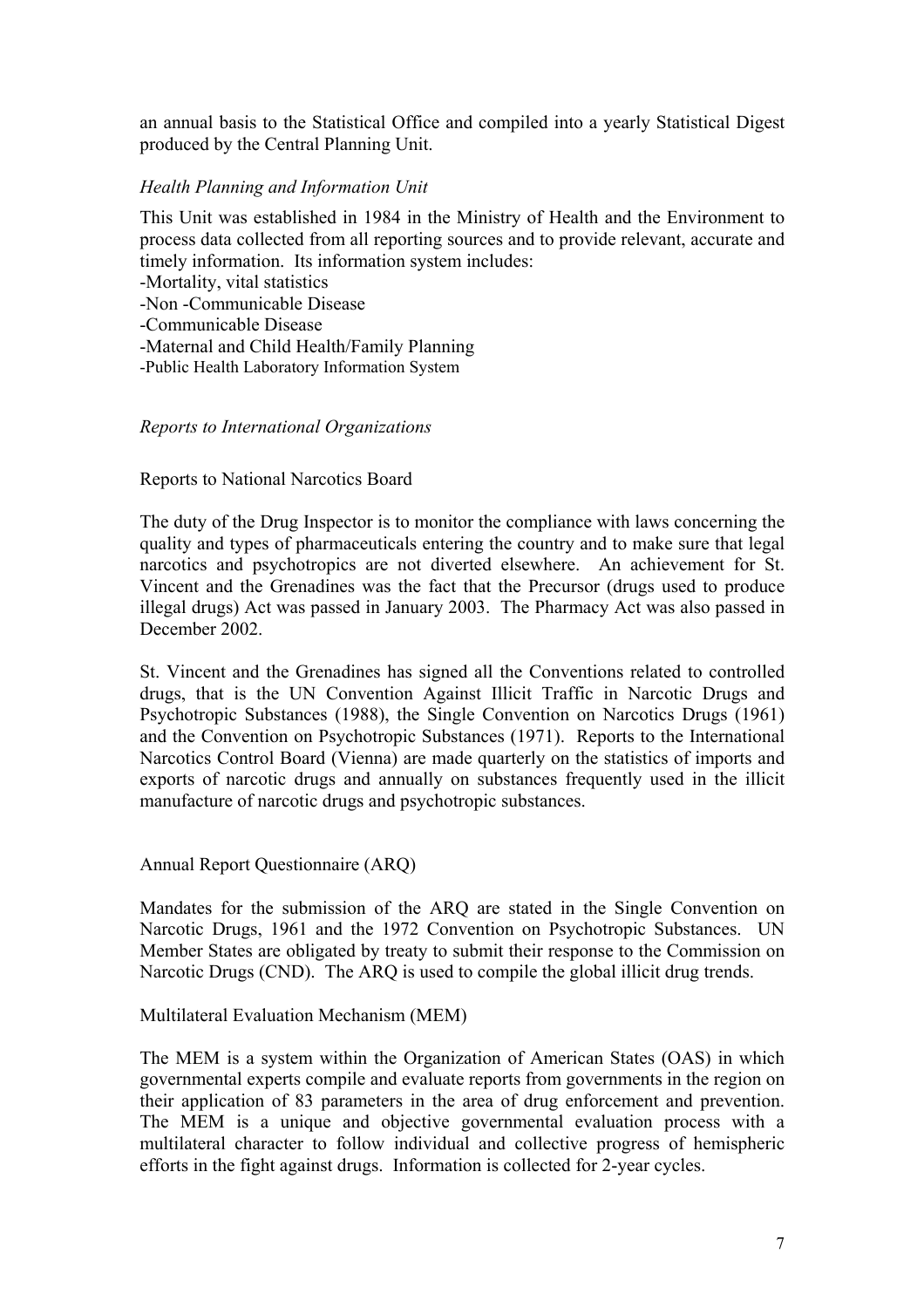#### <span id="page-15-0"></span>**Adolescent Health Survey - 2001**

This survey got prevalence estimates of drug use in the adolescent population as part of the general survey that did not explicitly look at drugs. The most commonly used substance among the sample of 850 school students in St. Vincent and the Grenadines was alcohol with a lifetime prevalence of (56%). Other substances used were inhalants, marijuana and cigarettes with lifetime prevalence rates of (11%), (8%) and (7%) respectively. The use of crack/cocaine was not indicated by any of the students. Four percent of the students were somewhat worried and 2.4 % were worried a lot about their own drinking and drug taking. The use of alcohol (56%) and inhalants (11%) in that adolescent sample was cause of concern.

Six percent of the students almost always had thoughts of hurting or killing someone and 7.9% had experienced suicidal tendencies at least once and 3.2% more than once. Of these 3.2% had tried during the last 6 months and 2.9% had tried during the past year. Females showed a greater inclination to suicide than males. A lot of worry caused through the presence of violence in the home was indicated by 9.5% of the students.

#### **Global Youth Tobacco Survey (GYTS) – 2001**

The St. Vincent and the Grenadines GYTS was a school-based survey of 1511 students in grades 7-8 and forms 1-3, conducted in 2001. A two-stage cluster sample design was used to produce representative data for all of St. Vincent and the Grenadines. The school response rate was 100%, the student response rate was 78.4%, and the overall response rate was 78.4%.

Highlights from the survey were:

- 24% of students currently use some form of tobacco; 15% currently smoke cigarettes; 15% use other forms of tobacco.
- Environmental Tobacco Smoke is high; 1 in 3 students live in homes where others smoke; 6 in 10 are exposed to smoke in public places.
- 7 in 10 students think smoking should be banned in public places.
- Almost 7 in 10 students think smoke from others is harmful to them.
- Almost 8 in 10 smokers want to stop.
- Almost 8 in 10 students saw anti-smoking media messages in the past 30 days; 2 in 3 saw pro-cigarette ads in the past 30 days.

#### **Other Surveys**

The following surveys have been mentioned in the Information, Needs and Resources Analysis (INRA) prepared by UNDCP Regional Office Barbados in March 2002. However, these documents were not available for perusal in the preparation of this report.

• Qualitative information on the drug abuse situation in St. Vincent and the Grenadines with reference to youth at risk reported in 1994.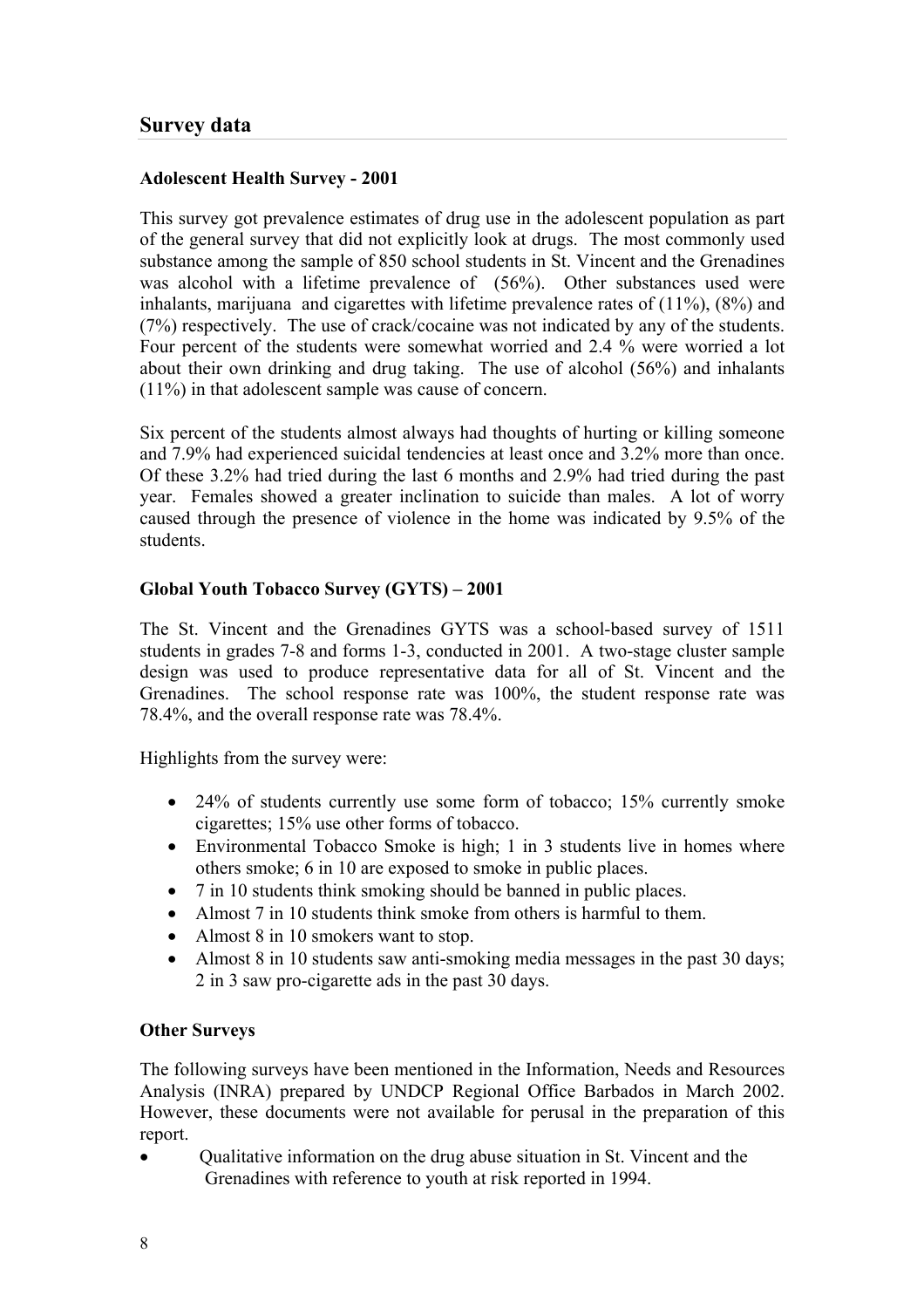- Study on drug use among prisoners, the Mental Health Centre and the General Hospital in 1993.
- Drug Survey conducted in 1993 by the Caribbean Epidemiology Centre (CAREC) of 1,428 students in primary and secondary schools. Lifetime prevalence for marijuana and cocaine powder was 11.6% and 0.9% respectively.

There is no record that general population surveys or focussed surveys have been done in St. Vincent and the Grenadines. Also qualitative data through key informant surveys, focus groups, in-depth interviews and ethnographic studies are lacking. Recently a National Drug School Survey using the SIDUC methodology was conducted and data is currently being analysed for reporting.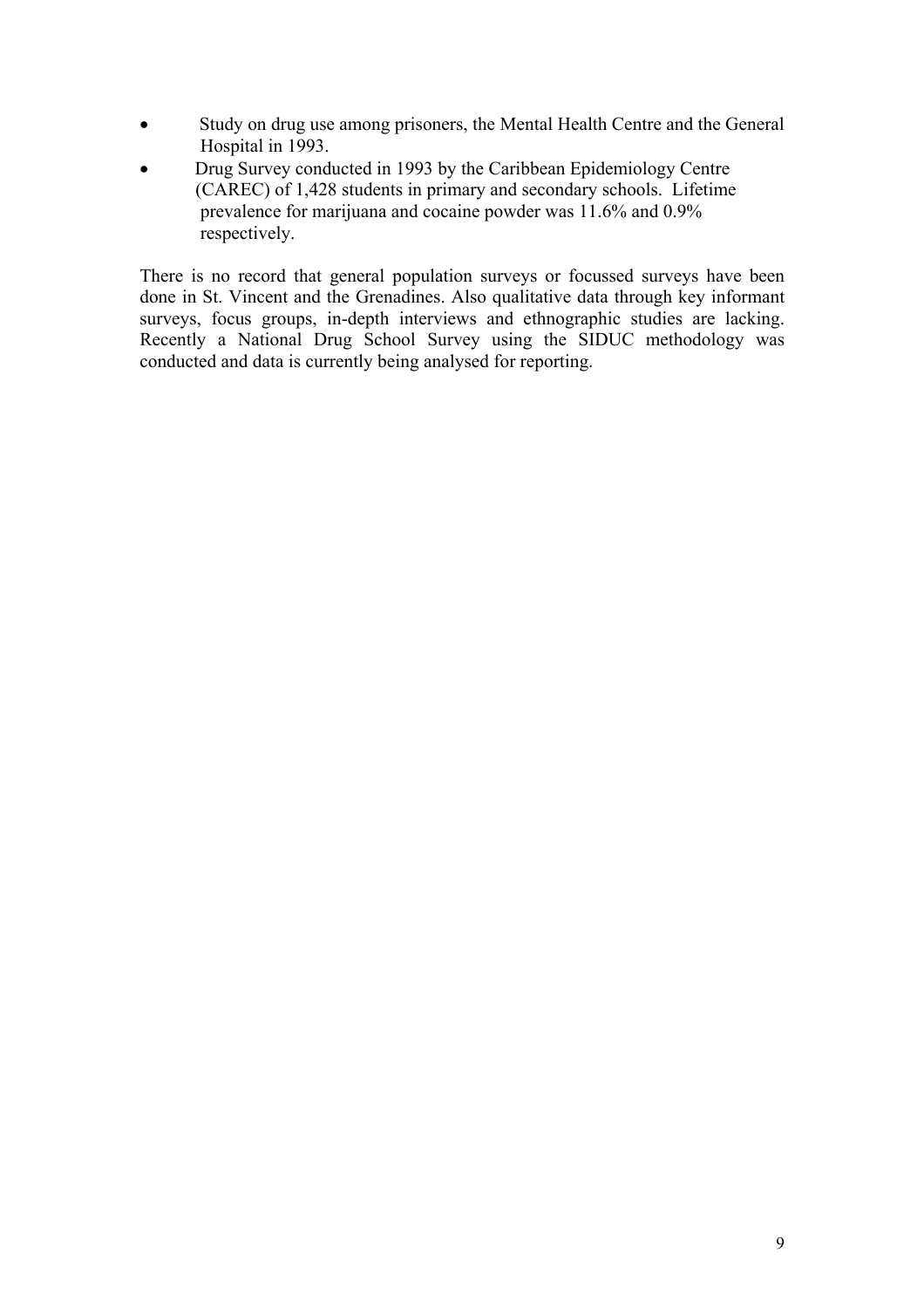## <span id="page-17-0"></span>**Overview of drug situation and trends**

#### **Summary of main trends**

#### *Illicit Supply and Control of Drugs*

The problem of substance abuse is now presenting a challenge to the Caribbean countries. Crime has also increased in the quest for individuals to secure their supply of drugs or in order to obtain money to purchase drugs. Therefore an increasing number of individuals who are involved in these activities come into contact with the legal system and may be sentenced to prison for a period of time. Dangerous drugs has maintained between the two leading causes of imprisonment for the period 2000- 2002.

Data on the number of drug cases reported and the number of persons arrested and convicted by year for cannabis and cocaine during the years 1997-2002 are presented in Table 1. A total of 2, 967 cases have been reported during that period, 2,314 persons were arrested for cannabis, 332 persons were arrested for cocaine and a total of 1, 755 persons were convicted. Most of the arrests were for marijuana. One hundred and thirty eight (5.2%) of the arrestees were foreigners. The arrestees among the other OECS countries were predominantly St. Lucian, followed by Grenadians and others to a less extent.

| <b>YEAR</b> | OF<br>NO.       | ОF<br>NO.       | ОF<br>NO.         | OF<br>NO.        | OF<br>NO.       | OF<br>NO.      |
|-------------|-----------------|-----------------|-------------------|------------------|-----------------|----------------|
|             | <b>CASES</b>    | <b>PERSONS</b>  | <b>FOREIGNERS</b> | <b>PERSONS</b>   | <b>ARRESTS</b>  | <b>ARRESTS</b> |
|             | <b>REPORTED</b> | <b>ARRESTED</b> | <b>ARRESTED</b>   | <b>CONVICTED</b> | <b>FOR</b>      | <b>FOR</b>     |
|             |                 |                 |                   |                  | <b>CANNABIS</b> | <b>COCAINE</b> |
| 2002        | 533             | 458             | 23                | 335              | 392             | 66             |
| 2001        | 455             | 376             | 15                | 222              | 320             | 56             |
| 2000        | 535             | 490             | 19                | 321              | 433             | 57             |
| 1999        | 551             | 501             | 32                | 321              | 441             | 60             |
| 1998        | 375             | 335             | 24                | 210              | 293             | 42             |
| 1997        | 518             | 486             | 25                | 346              | 435             | 51             |
| Total       | 2967            | 2646            | 138               | 1755             | 2314            | 332            |

#### **Table 1: Police statistics collected during the years 1997-2002**

Source: St. Vincent and the Grenadines Royal Police Force

The number of persons arrested for drugs fluctuated during the years 1997-2002 (Table 2). In 1997, 486 persons were arrested, in 1998, 335 persons, in 1999, 501 persons, in 2000, 490 persons, in 2001, 376 persons and in 2002, 458 persons. Males were always in the majority. The most arrests in every year were in the age group 20- 29 yrs, followed by the age group 30-39 yrs.

Data for the year 2001 (Table 1) show that 455 drug cases were reported, 320 persons were arrested for cannabis and 56 were arrested for cocaine, 222 persons were convicted. There was an increase in the year 2002; 533 drug cases were reported, 392 persons were arrested for cannabis and 66 were arrested for cocaine, 335 persons were convicted.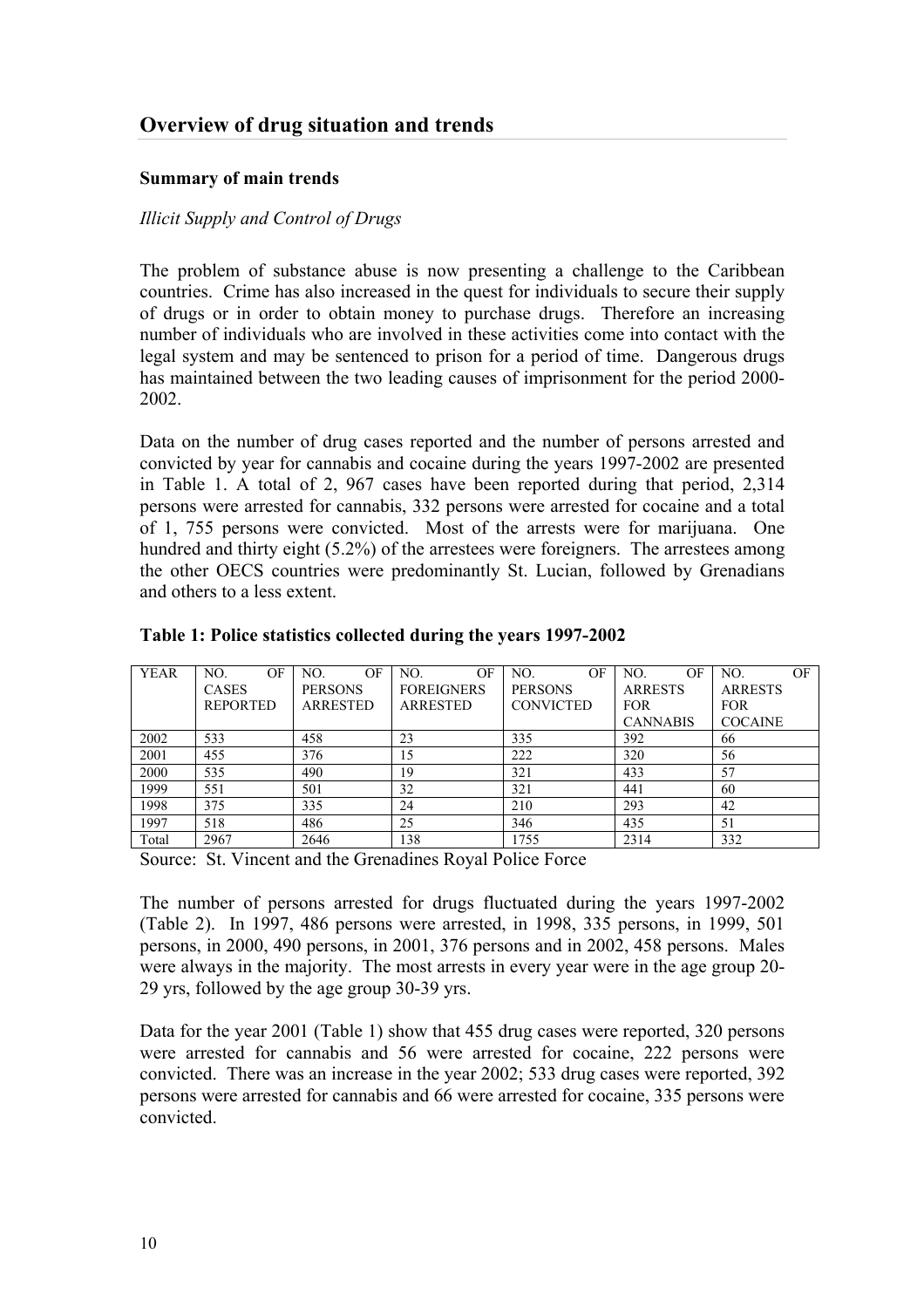| YEAR | <b>MALES ARRESTED</b> | <b>FEMALES ARRESTED</b> |
|------|-----------------------|-------------------------|
| 2002 | 432                   | 26                      |
| 2001 | 341                   | 24                      |
| 2000 | 451                   | 39                      |
| 1999 | 467                   | 34                      |
| 1998 | 320                   |                         |
| 997  | 457                   | 29                      |

| Table 2: Number of persons arrested by sex during the years 1997-2002 |
|-----------------------------------------------------------------------|
|-----------------------------------------------------------------------|

Source: St. Vincent and the Grenadines Royal Police Force

During the period 1997-2002 (Table 3) a total of 23,897,821 cannabis trees were destroyed, 13,820,147 kg of cannabis were seized, 216 cannabis sticks were seized, 357,073 kg of cocaine were seized and 2,221 cocaine rocks were seized. The year 1999 dominated with regard to cannabis trees destroyed, 4,760,739 and cannabis seized 7,188,000 kg. Fifty cannabis sticks were seized in 1999 only surpassed by the amount seized in 1997, which were 55. The greatest cocaine seizure was in the year 2001, 262,575 kg and the maximum cocaine rocks seized were 636 in 1999.

**Table 3: Amounts of marijuana and cocaine seized during the years 1997-2002** 

| <b>YEAR</b> | <b>CANNABIS</b>  | <b>CANNABIS</b> | <b>CANNABIS</b>  | <b>COCAINE</b> | <b>COCAINE</b> |
|-------------|------------------|-----------------|------------------|----------------|----------------|
|             | <b>PLANTS</b>    | $(gr.)$ SEIZED  | <b>CIGARETTE</b> | $(gr.)$ SEIZED | <b>ROCKS</b>   |
|             | <b>DESTROYED</b> |                 | <b>SEIZED</b>    |                | <b>SEIZED</b>  |
| 2002        | 62,403           | 1,111,344       | 20               | 15,279         | 201            |
| 2001        | 31,794           | 1,963,448       | 40               | 262,575        | 477            |
| 2000        | 28, 375          | 1,708,597       | 21               | 50,463         | 319            |
| 1999        | 4, 760, 739      | 7,188,000       | 50               | 15,300         | 636            |
| 1998        | 1,543,009        | 1,321,403       | 30               | 13,104         | 331            |
| 1997        | 18,586           | 527,355         | 55               | 352            | 257            |
| Total       | 23,897,821       | 13,820,147      | 216              | 357,073        | 2,221          |

Source: St. Vincent and the Grenadines Royal Police Force

In the year 2001 (Table 3) a total of 31,794 cannabis plants were destroyed, 1,963,448 grammes of cannabis were seized, 40 cannabis sticks were seized, 262,575 grammes of cocaine were seized and 477 cocaine rocks were seized. In the year 2002 a total of 62,403 cannabis plants were destroyed, 1,111,344 grammes of cannabis were seized, 20 cannabis sticks were seized, 15,279 grammes of cocaine were seized and 201 cocaine rocks were seized. The number of cannabis plants destroyed almost doubled from 2001 to 2002 whereas seizure of cocaine and cocaine rocks decreased significantly. One might speculate that surveillance has increased resulting in detection of marijuana fields and the slowing down in the trafficking of cocaine.

Changes in seizure statistics have to be interpreted with caution. They may indicate trends in trafficking apart from increase in law enforcement activities. Between 1999 and 2000, there was a significant increase in cannabis trafficking worldwide. There was a global increase in cannabis use with 2% (75,441 kg) of the cannabis herb seized in the Caribbean. Global seizures of cocaine declined between 1999 and 2000. This could reflect declining production. In the year 2000, 3% (9,278 kg) of the seizures of cocaine were in the Caribbean region. The reverse was recorded in St. Vincent and the Grenadines, seizures of cannabis decreased from 7,188,000 grammes in 1999 to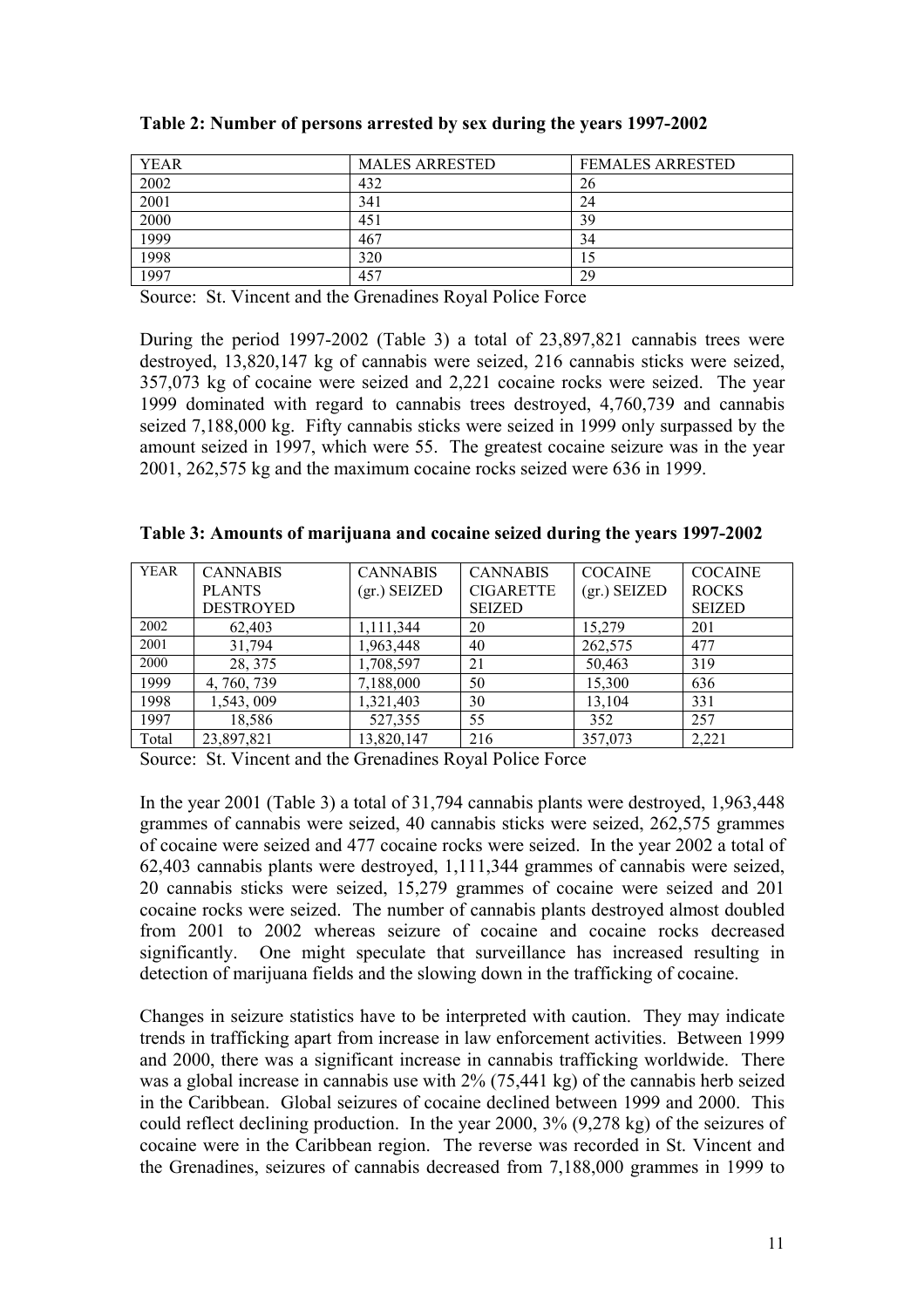1,708,597 in 2000. Seizures of cocaine increased from 15,300 grammes in 1999 to 50,463 grammes in 2000.

Looking at imprisonment by offence for the period 2000-2002: in the year 2000, the imprisonment was highest for 'dangerous drugs' (128 persons) followed by 'disorder, assault, indecent language and other offences' (109). In the year 2001, the imprisonment was highest for 'disorder, assault, indecent language and other offences (223) followed by 'dangerous drugs' (98). In the year 2002, the imprisonment was highest for dangerous drugs (137; 21.8%) followed by burglary (107; 16.5%). There was no reference as to whether the 'disorder, assault, indecent language and other offences' were drug related.

During the years 2000 - 2002 the majority of prisoners were serving sentences for more than 6 months and less than 12 months: 182 for the year 2000, 185 for the year 2001 and 245 for the year 2002. The age group and type of offence, for example whether it was a drug related offence were not stipulated. For the year 2000, 138 had no previous convictions and 174 had three or more convictions. In 2001, 164 had no previous convictions and 83 had three or more convictions.

Table 4 shows the number of drug users among inmates by age group and gender. The majority of the 255 drug users are in the age range of 30-39 years (31.4%) followed by the 20-29 years age group  $(23.5\%)$ .

| Age<br>Group | Male | Female           | <b>Total</b> |
|--------------|------|------------------|--------------|
|              |      |                  |              |
| <15          | nil  | nil              | Nil          |
| $15-19$      | 30   | cc               | 30           |
| 20-29        | 60   | $\epsilon$       | 60           |
| 30-39        | 80   | $\epsilon$       | 80           |
| $40-49$      | 56   | $\overline{2}$   | 58           |
| $50-59$      | 25   | nil              | 25           |
| 60 and above | 02   | nil              | 02           |
| <b>Total</b> | 253  | $\boldsymbol{2}$ | 255          |

#### **Table 4: Number of drug users among inmates by age group and gender for the year 2002**

Source: Her Majesty's Prison

Table 5 shows that the drug most used among prisoners is tobacco followed by alcohol, marijuana and crack respectively. The use of marijuana by inmates while in the prisons is a concern of prison authorities.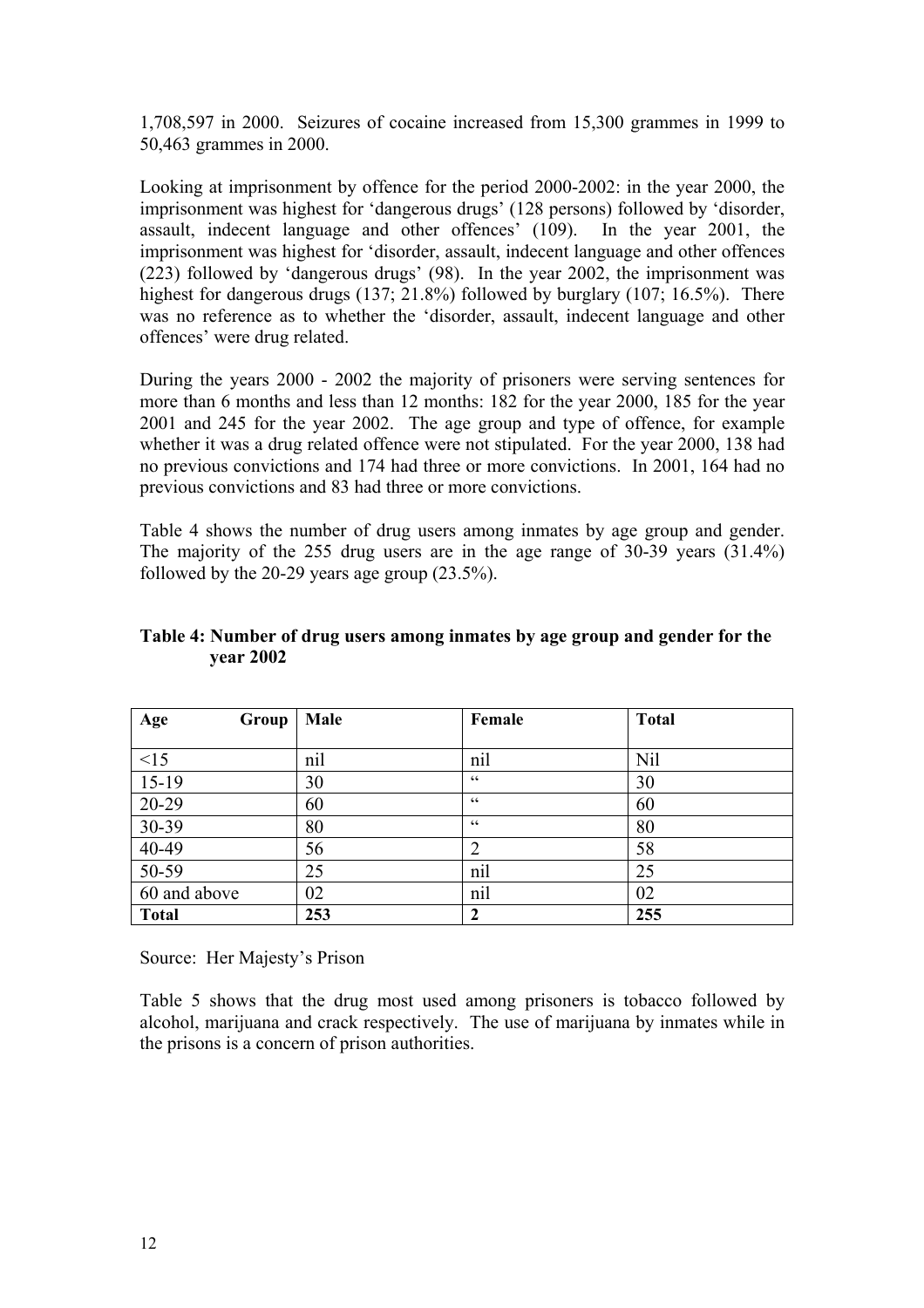| Drug      | Male | Female | <b>Total</b> |
|-----------|------|--------|--------------|
| Alcohol   | 201  |        | 206          |
| Tobacco   | 290  |        | 292          |
| Marijuana | 186  |        | 188          |
| Crack     | 69   |        | 70           |

#### **Table 5: Number of drug users by primary drug of use and gender for the year 2002**

Source: Her Majesty's Prison

Fifty inmates in the15-19 age group were incarcerated for drug related offences; these are crimes resulting from the use of drugs such as theft and burglary (Table 6). That group represented 63% of the total of 79 individuals incarcerated for drug related offences. Of the foreigners incarcerated all except one were for drug related offences.

#### **Table 6: Number of inmates imprisoned for drug related offences by age group and gender - 2002**

|                                             | Male | Female | Total |
|---------------------------------------------|------|--------|-------|
|                                             | nil  | nil    | nil   |
| Age group<br>$\frac{<15}{15-19}$            | 50   | 66     | 50    |
| $20-29$                                     | 8    | 66     | 8     |
|                                             | 10   | C      | 10    |
| $\frac{30-39}{40-49}$ $\frac{40-49}{50-59}$ | 10   | 66     | 10    |
|                                             |      | C      |       |
| 60 and above                                | nil  | "      | nil   |
| Total                                       | 79   |        | 79    |

Source: Her Majesty's Prison

#### *Eradication Efforts*

The Special Services Unit (SSU) in St. Vincent and the Grenadines are assisted by the United States in the eradication exercises in the inaccessible mountainous terrain. Members of the SSU carry out the smaller scale eradication exercises every 3-4 months. The Narcotics Drug Squad executes search warrants and raids almost daily at random, or acting upon information received from local intelligence.

In order to boost local sales and to spread the use of cocaine, blends of marijuana and cocaine are being sold. It is not unusual for local dealers or pushers to be paid with a mixture of cash, cocaine to be retailed at the local market, illegal weapons and other commodities. Alternative crops or alternative jobs to bring in satisfactory incomes need to be provided for marijuana farmers in order to increase the effectiveness of the eradication exercises. The increasing demand in North America and Europe for marijuana is a challenge to the sustainability of eradication projects. However, St. Vincent and the Grenadines continues to pursue the strengthening of its coordinated supply reduction mechanisms at both the national, regional and international level.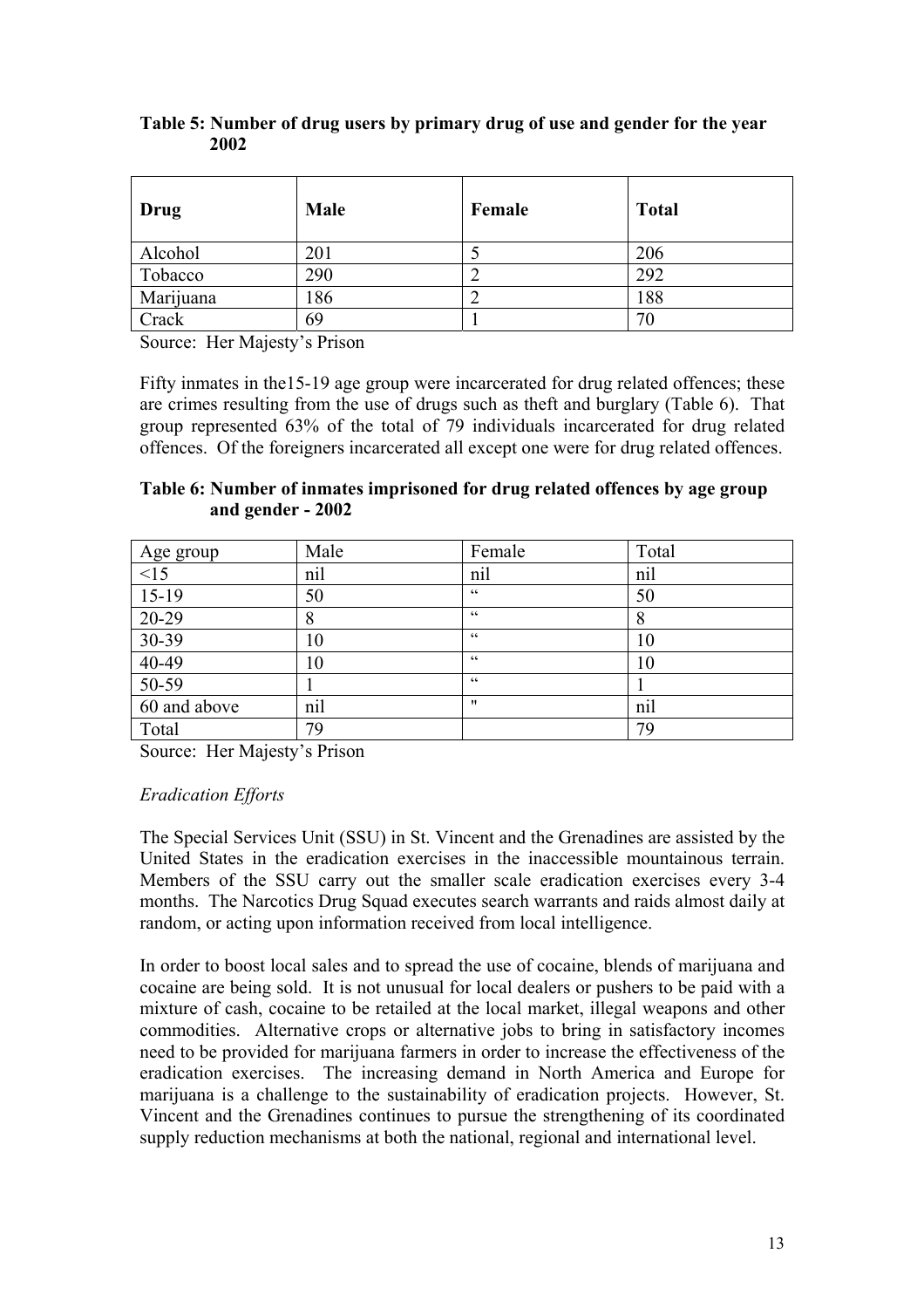#### <span id="page-21-0"></span>*Drug use and abuse*

Cannabis usually has a significantly lower proportion in treatment demand than cocaine. An average of 15% of all treatment demand at the global level is for cannabis. However, the increase in consumption and the higher tetrahydrocannabinol levels of marijuana available on the global market have resulted in rising treatment demands for cannabis.

Looking at data on the admissions to the Mental Health Centre presented in Table 7, there has been an increasing trend in the number of substance abusers. Repeat admissions are high suggestive of the revolving door syndrome. In 2002, 78% of the admissions were repeat admissions.

| <b>YEAR</b> | <b>TOTAL</b><br><b>ADMISSIONS</b> | <b>NEW</b><br><b>ADMISSIONS</b> | <b>REPEAT</b><br><b>ADMISSIONS</b> | <b>SUBSTANCE</b><br><b>ABUSERS</b> |
|-------------|-----------------------------------|---------------------------------|------------------------------------|------------------------------------|
| 1997        | 376                               | 43                              | 333                                | 167                                |
| 1998        | 459                               | 43                              | 416                                | 185                                |
| 1999        | 476                               | 45                              | 431                                | 178                                |
| 2000        | 597                               | 87                              | 510                                | 221                                |
| 2001        | 567                               | 61                              | 506                                | 225                                |
| 2002        | 548                               | .20                             | 428                                | 330                                |

#### **Table 7: Admissions to the Mental Health Centre during 1997-2002**

Source: Mental Health Centre

The substance most abused is marijuana followed by alcohol (Table 8). Some patients were poly-substance abusers with the percentage abusing marijuana cocaine and alcohol ranging from 3% to 12.7%, the latter being recorded in the year 2002. The male have always predominated the females (Table 9) and the majority of substance abusers are in the age group of 30-39 years, followed by the 20-29 year age group (Table 10).

| <b>YEAR</b> | Marijuana | Cocaine | Alcohol | Marijuana & | Marijuana & | Marijuana,   | Cocaine $&$ |
|-------------|-----------|---------|---------|-------------|-------------|--------------|-------------|
|             |           |         |         | Cocaine     | Alcohol     | Cocaine<br>& | Alcohol     |
|             |           |         |         |             |             | Alcohol      |             |
| 1997        | 87        | 27      | 28      |             | 10          | 10           |             |
| 1998        | 116       |         | 27      | 16          | 15          |              |             |
| 1999        | 92        | 21      | 27      | 13          | 15          | 10           |             |
| 2000        | 126       |         | 31      | 16          | 30          |              |             |
| 2001        | 116       | 18      | 25      | 21          | 21          | 21           |             |
| 2002        | 144       | 40      | 71      | 10          | 20          | 42           |             |

Source: Mental Health Centre

#### **Table 9: Number of substance abusers by sex for the period 1997-2002**

| YEAR | <b>MALE</b>    | <b>SUBSTANCE   FEMALE</b> |                | SUBSTANCE   TOTAL |     |
|------|----------------|---------------------------|----------------|-------------------|-----|
|      | <b>ABUSERS</b> |                           | <b>ABUSERS</b> |                   |     |
| 1997 | 158            |                           |                |                   | 167 |
| 1998 | 174            |                           | П              |                   | 185 |
| 1999 | 167            |                           | 11             |                   | 178 |
| 2000 | 214            |                           |                |                   | 221 |
| 2001 | 213            |                           | 12             |                   | 225 |
| 2002 | 297            |                           | 33             |                   | 330 |

Source: Mental Health Centre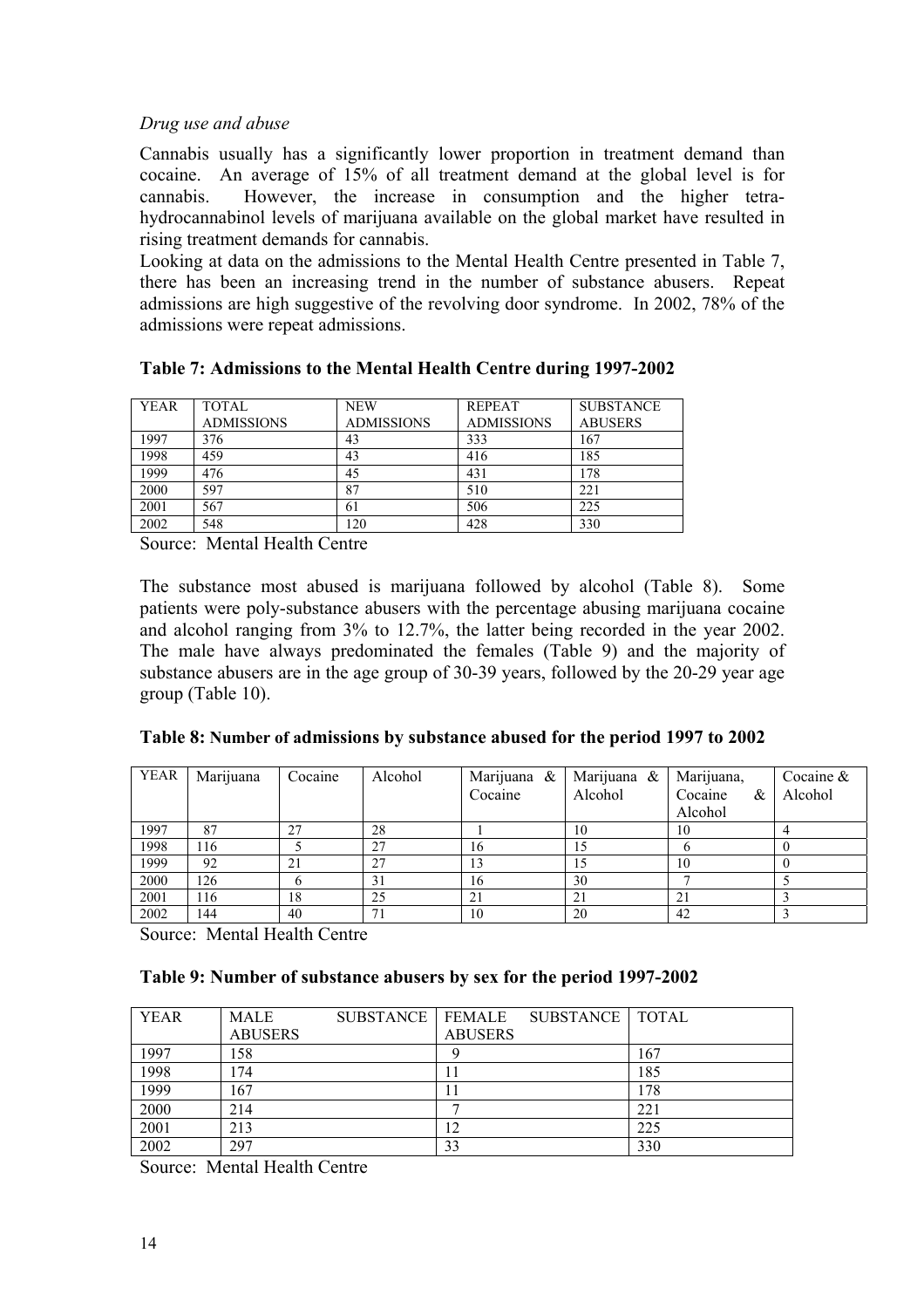| <b>YEAR</b> | 15-19 | $20 - 29$ | 30-39          | 40-49 | 50-59 | $60+$ | <b>TOTAL</b> |
|-------------|-------|-----------|----------------|-------|-------|-------|--------------|
| 1997        |       | 47        | 65             | 26    | 11    |       | 167          |
| 1998        |       | 41        | 7 <sup>7</sup> | 39    |       |       | 175          |
| 1999        | 14    | 49        | 60             | 42    | 10    |       | 178          |
| 2000        | 26    | 82        | 71<br>-1       | 32    |       | ∸     | 221          |
| 2001        |       | 63        | 73             | 45    | 18    |       | 220          |
| 2002        | 33    | 71        | 93             | 69    | 45    | 19    | 330          |

#### **Table 10: Number of substance abusers by age group for the period 1997-2002**

Source: Mental Health Centre

At the Mental Health Centre for the year 2001, 567 persons were admitted, 10% new, 90% re-admissions and 85% were males, among whom the major disorders were schizophrenia and drug-related disorders. Alcohol, marijuana, and crack cocaine were abused by 40% of the persons admitted. Admissions for drug-related problems totalled 225 highest among the 20-39 year age group and included drug-induced psychosis and complications of alcohol use.

The number of patients admitted to the Mental Health Centre during the year 2002 according to age range by substance of abuse and presence or not of other psychiatric diagnosis is presented in Table 11. Three hundred and thirty patients abused substances and 226 were dually diagnosed. The majority of the substance abusers for both sexes were in the age range of 30-39 years. The most abused substances were marijuana (144 persons; 43.6%) and alcohol (71; 21.5%). Of the 330 patients who abused substances 63 (19%) were new admissions.

For the year 2002, in the community clinics conducted by a mental health medical practitioner at the Levi Latham Health Centre and Georgetown Hospital 4 (2 for alcohol, 2 for marijuana) and 47 (2 for alcohol and 45 for marijuana) individuals were treated for substance abuse problems respectively. Forty (3.6%) of the 1120 patients seen at the MCMH Out-patient Psychiatric Clinic in 2002 were treated for substance abuse problems, compared to 89 (8.6%) of the 1029 patients that were seen in the year 2001.

The number of patients admitted to the Milton Cato Memorial Hospital as a result of drug use by type, age and sex for the year 2002 is presented in table 12. The most admissions for mental and behavioural disorders due to drug use, that is 70 patients (67 males, 3 females) were in the age group of 25-44 years old and predominantly male. Of a total of 114 admissions for mental and behavioural disorders due to substance use (12 females, 102 males), 107 patients were admitted for mental and behavioural disorders due to the use of alcohol, 6 patients were admitted for mental and behavioural disorders due to the use of marijuana and one patient was admitted for mental and behavioural disorders due to the use of cocaine. Eleven (11) males and 4 females were admitted for alcohol related medical problems, the majority being in the age groups 25-44 and 45-64 respectively.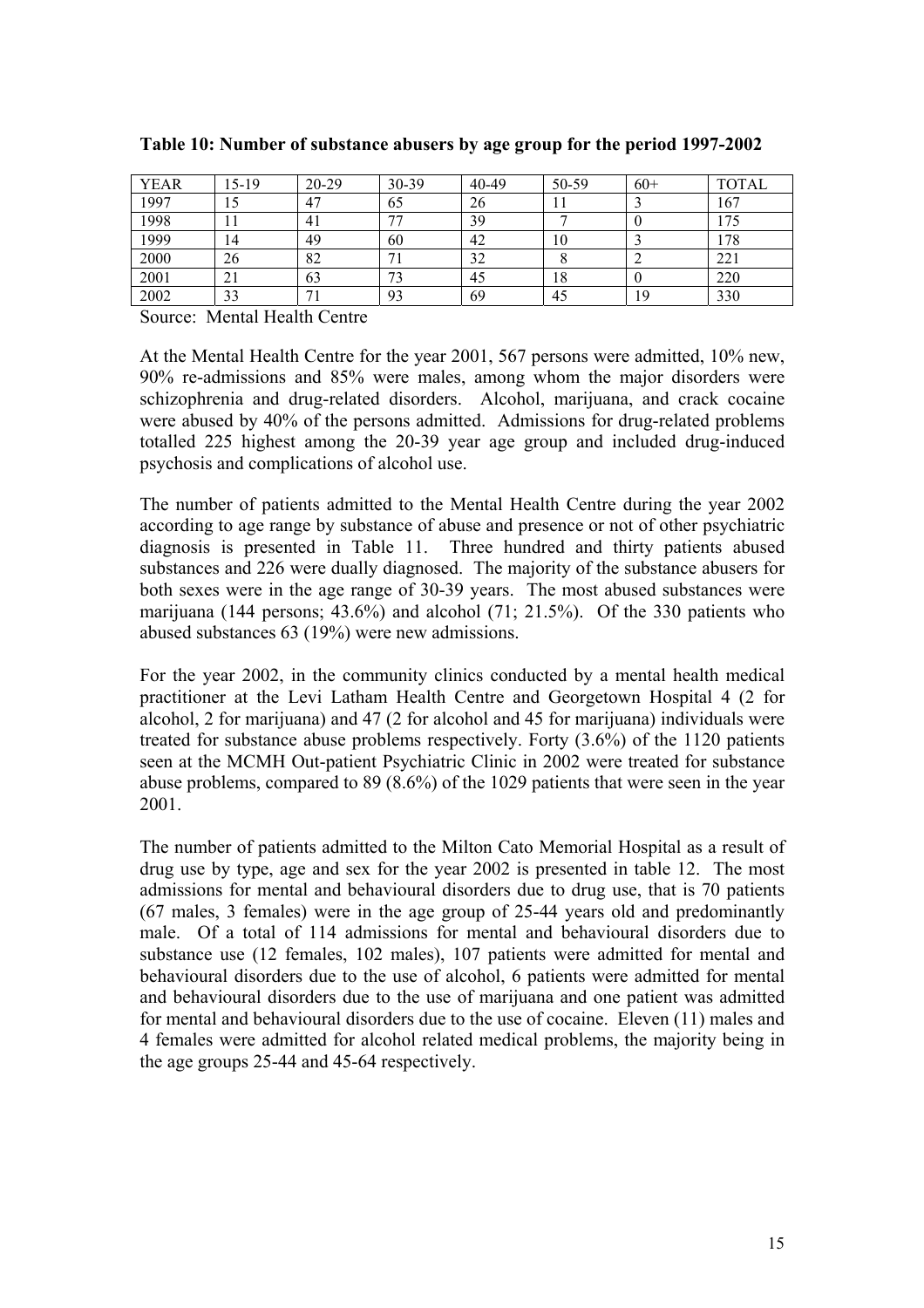| <b>Type</b>                          | <b>Sex</b> | $15 - 24$      | 25-44          | $45 - 64$      | $65+$          | <b>Unknown</b> | <b>Total</b> |
|--------------------------------------|------------|----------------|----------------|----------------|----------------|----------------|--------------|
| Mental<br>and                        | Male       | 1              | 62             | 21             | 8              | 3              | 95           |
| behavioural                          | Female     | $\overline{2}$ | 3              | 4              | 3              |                | 12           |
| disorders due<br>to<br>alcohol use   | Total      | 3              | 65             | 25             | 11             | 3              | 107          |
| Mental<br>and                        | Male       | $\overline{2}$ | $\overline{4}$ |                |                |                | 6            |
| behavioural                          | Female     | $\blacksquare$ |                |                |                |                |              |
| disorders due to<br>use of marijuana | Total      | $\overline{2}$ | $\overline{4}$ |                |                |                | 6            |
| and<br>Mental                        | Male       |                |                |                |                |                |              |
| behavioural                          | Female     |                |                |                |                |                |              |
| disorders due to<br>cocaine          | Total      |                | 1              |                |                |                |              |
| Alcohol<br>related                   | Male       | 1              | $\overline{4}$ | 3              | $\overline{2}$ | 1              | 11           |
| medical problems                     | Female     | -              | $\overline{2}$ | $\overline{2}$ |                |                | 4            |
|                                      | Total      |                | 6              | 5              | $\overline{2}$ |                | 15           |

**Table 12: Number of patients admitted to MCMH for substance use related disorders by type, age and sex for the year 2002** 

Source: Milton Cato Memorial Hospital

The total patient days and average length of stay for patients admitted for mental and behavioural problems as a result of drug use for the year 2002 are illustrated in table 13. Total patient days for alcohol, marijuana and cocaine were 336, 14 and 1 day respectively. The average length of stay for alcohol, marijuana and cocaine were 3, 2 and 1 day respectively.

**Table 13: Total patient days and average length of stay for patients admitted to MCMH for mental and behavioural problems as a result of drug use for 2002** 

| Type      | $15 - 24$ | 25-44 | 45-64 | $65+$ | Unknown | Total   | Average |
|-----------|-----------|-------|-------|-------|---------|---------|---------|
|           |           |       |       |       | age     | patient | length  |
|           |           |       |       |       |         | days    | of stay |
| Alcohol   | 4         | 180   | 71    | 72    | 9       | 336     |         |
|           |           |       |       |       |         |         |         |
| Marijuana |           | 11    |       |       |         | 14      |         |
| Cocaine   |           |       |       | ۰     |         |         |         |

Source: Milton Cato Memorial Hospital

Individuals in the age group 25-44 were in the majority with regard to mental and behavioural and medical problems related to drug use. This group may seem to be at risk for substance related disorders.

Marion House coordinates and implements a Youth Assistance Programme for out-ofschool youth in Georgetown. The programme caters for 30 students between the ages of 15-19 years and is the fifth cycle in the Georgetown area. In the year 2002, a total of 17 (16 males, 1 female) substance abusers with ages ranging from 15-54 years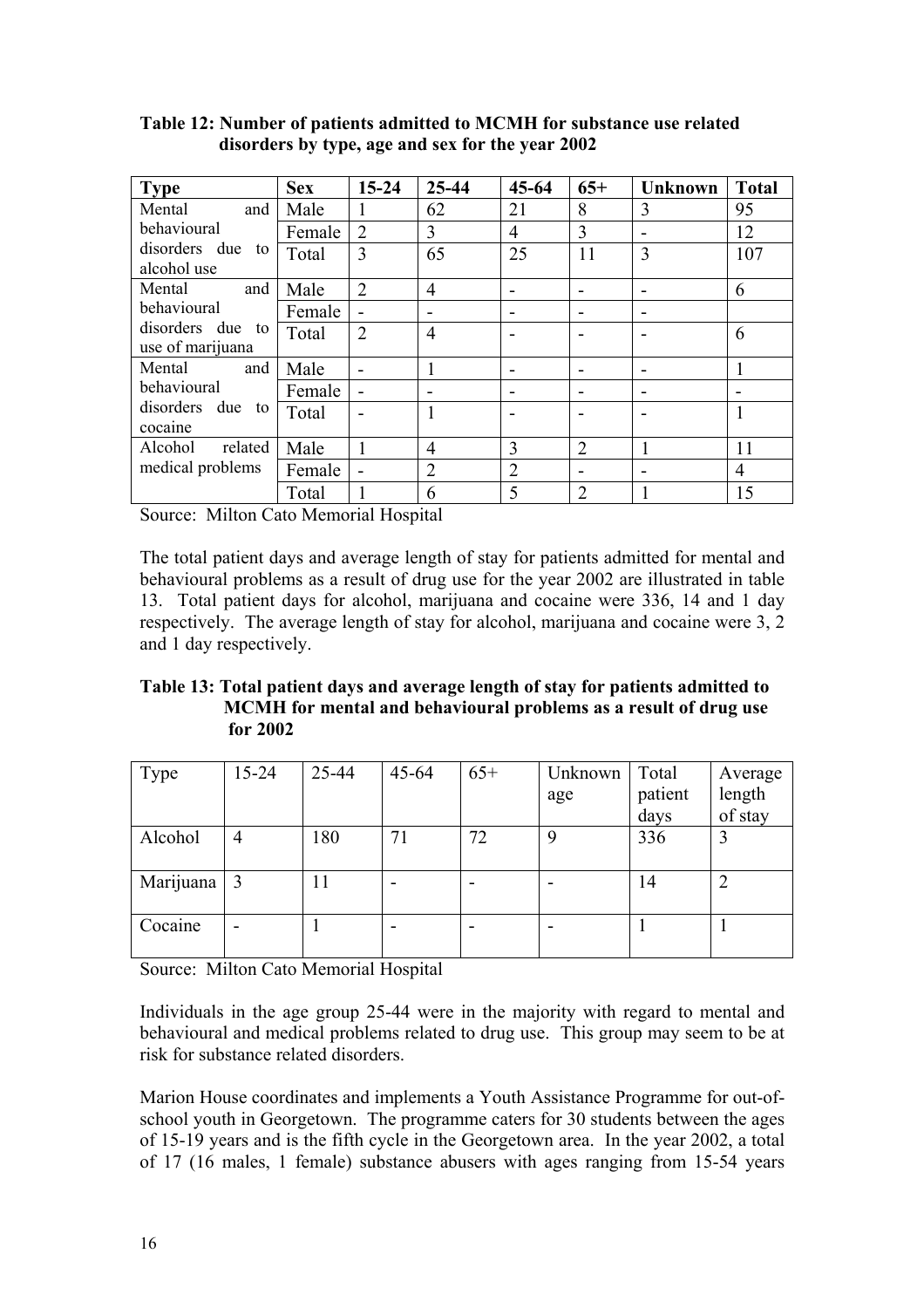<span id="page-24-0"></span>were seen at Marion House. Four of them were referred from the prisons and one from the court. One individual was referred to St. Lucia for treatment.

The National Anti-Drug Plan envisages detoxification, treatment and rehabilitation services for substance abusers. The importance of preventative measures cannot be ignored. Therefore demand reduction programmes including prevention programmes in the Prisons, training of drug prevention practitioners, educational and community activities and treatment and rehabilitation are all-important components in the strategy to combat the use of drugs in St. Vincent and the Grenadines.

#### *Other factors impacting on drug situation*

#### *Morbidity and mortality*

The Health Planning and Information Unit has recorded the crude birth rate as 18 per 1000 population, the crude death rate as 6.9 per 1000 population, the total fertility rate as 2.8 and the life expectancy as 73yrs for the year 2001.

The total number of deaths in the year 2001 was 750. Four hundred and fourteen (55.2%) were male and 336 (44.8%) were female. One hundred and fifteen (15.3%) of the deaths were in the age group 15-44 years. The principal cause of death in this age group 15-44 years was HIV/AIDS (8 females; 13 males). In reference to registered deaths, 16 were from homicide, 10 were from suicide, and 5 were from transport injuries. Twenty-four males and 10 females died of HIV. No record was made as to whether any of these individual were substance abusers. *Liberty Lodge* 

Liberty Lodge, a correctional centre for young boys presently has 23 young male of ages ranging from 8-15 years old. One is 8 yrs old, one is 10 years old, 5 are 12 years old, 8 are 13 years old, 5 are 14 years old and 3 are 15 years old. The age range for admittance is 7 to 16 years. These boys are usually referred from Marion House, Social Welfare and more recently directly from Family Court. Ten of the 23 boys go to school away from the centre and the others are given classes at Liberty Lodge. After 2 years the boys usually go back to their parents, the majority being from single parent homes. Presently there is no social worker or counsellor at Liberty Lodge.

A questionnaire was used to obtain basic information on drug use. Among all the boys 7 (30.4%) boys had never smoked cigarettes, 12 (52.2%) boys had never smoked marijuana and 3 (13%) boys had never drunk alcohol. Fourteen (60.87%) boys had smoked cigarettes more than once, 9 (39.13%) boys had smoked marijuana more than once and 17 (73.9%) boys had drunk beer more than once. Parents of 21 (91.3%) of the boys were known to use either drugs or alcohol and 22 (95.6%) of the boys had been sent to collect or buy either drugs or alcohol.

#### *Drug Prevention*

The Drug Abuse Resistance Education Programme implemented by the Police during the year 2002 targeted 8911 primary school children ages 9-12 yrs on a national level. Ninety percent of the primary schools were involved.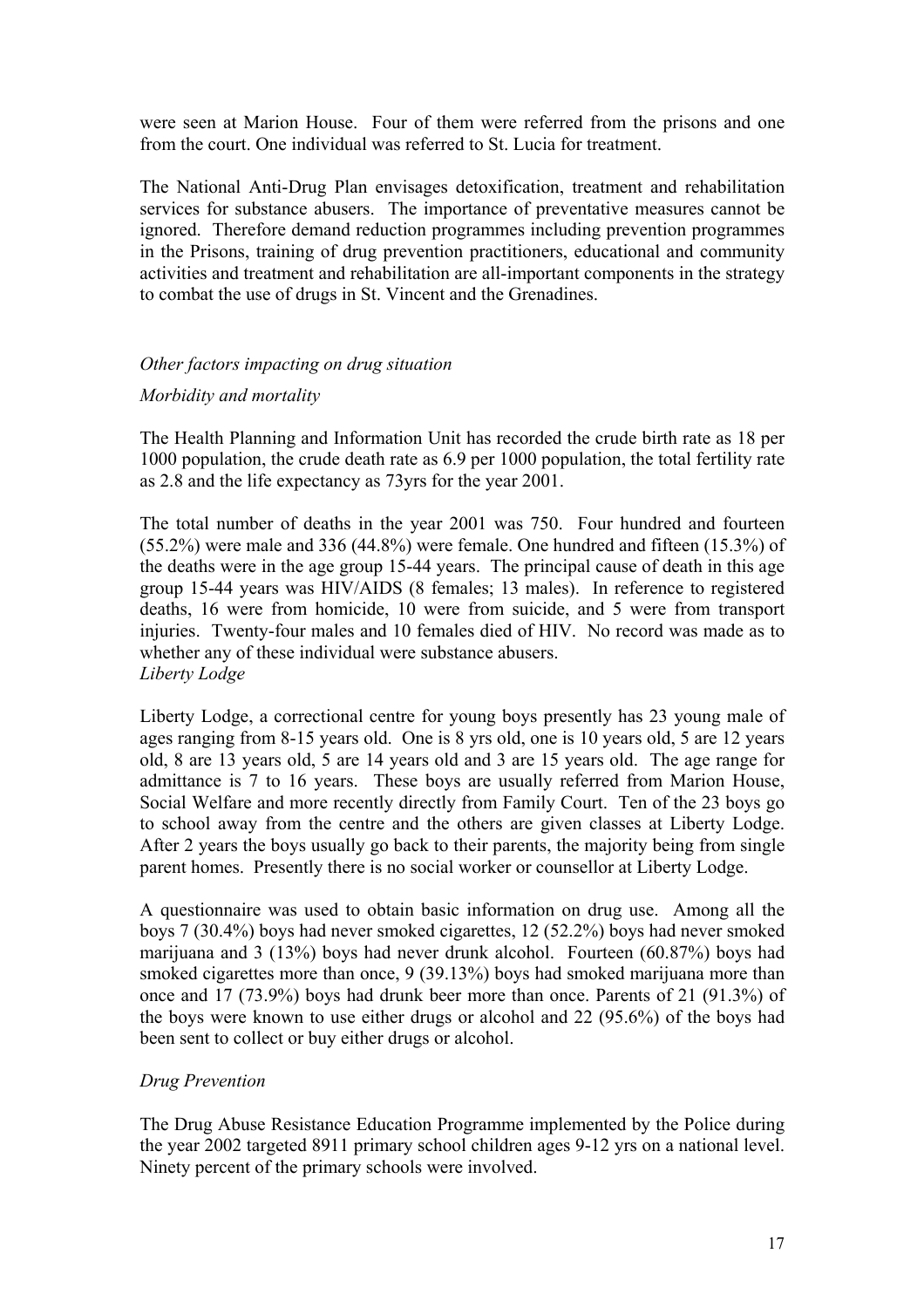The Health and Family Life Educators in schools cover Drug Abuse topics in the schools and in the Parent Education programme. Ten secondary schools and 10 primary schools are involved in the Youth Guidance Programmes. Eight Parent Education Programmes are ongoing. There is greater participation of females in these programmes. No data was presented as to drug related problems among these target audience.

#### *Social Welfare and family Services*

Table 14 shows the reports of child abuse made at the Family Services Department. There was no indication as to whether there was drug abuse among these individuals or their caregivers.

| Form of abuse | 1997           | 1998     | .999     | 2000 | 200 <sub>1</sub> | 2002   |
|---------------|----------------|----------|----------|------|------------------|--------|
| <b>Sex</b>    | n <del>n</del> | າາ<br>29 | ົາ<br>∠∠ | 20   | $\cap$<br>∠.     |        |
| Physical      | 44             |          | 46       | 36   | ົ<br>۷b          | 55     |
| Neglect       |                |          | 07،      | 70   |                  |        |
| Abandonment   | 53             | 38       |          | 30   | 29               | $\sim$ |

Table 14: Reports of child abuse during the years 1997-2002

Source: Social Welfare and Family Services

This data is merely descriptive and cannot lend itself to any reference with regard to substance abuse. However, it is an issue that should be enquired about in cases of child abuse.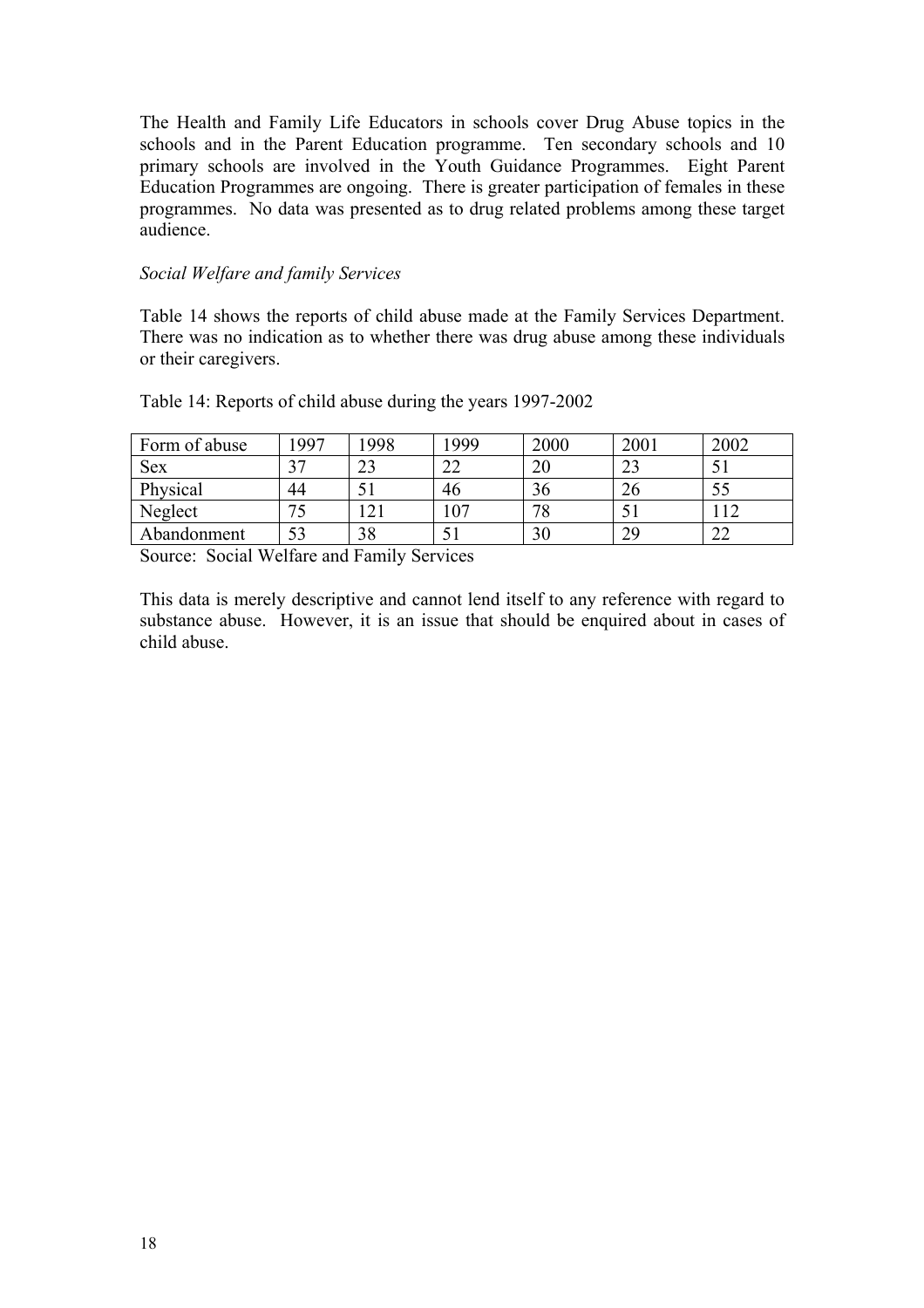## <span id="page-26-0"></span>**Future directions**

#### **Priority areas for future development**

#### *National Drug Council*

A National Drug Council (NDC) needs to be established for the coordination of Drug Control and to be responsible for defining, promoting and coordinating the policy of the Government for the control of drug abuse and trafficking. This Council should be supported by a Secretariat for the implementation of the policy established by the Council and the day-to-day coordination of the Government's action embodied in an approved National Anti-Drug Plan.

The NDC would also be responsible for ensuring that the requirements of the international conventions are effectively fulfilled by the Government of St. Vincent and the Grenadines, both at the national level and in its relations with other States and intentional bodies in charge of drug control, as well as in the implementation, at the national and the international level, of the drug control machinery.

#### *Data Collection*

.

The Statistical Office should put in place a scheme for collaboration among departments. There is the need to train individuals involved in data collection. This training can be done locally in collaboration with the Training Division In-Service Department. Working with a regional institution to get the training accredited can certify the training.

The Statistical Office is geared to economical development and needs to give more attention to social development. That Central Planning Unit focuses on National Accounts and Balance of Payments and social statistics should be addressed. The Social Indicators and Millennium Development Goals Committee is a step in that direction and it must be given the necessary support.

There is a need for a data collection unit in the Police Department equipped with computers. The existence of specialized units for example the National Joint Headquarters, the National Financial Intelligence Unit and the Customs Intelligence unit makes the existence of a Data Collection Unit even more important.

#### *Identification of sustainable activities of the network*

Recently in St. Vincent and the Grenadines and the Caribbean at large it is believed that deportees are responsible for crimes being committed. Therefore when recording persons arrested for possession of marijuana or cocaine, it should also be noted when any of these individuals are deportees. Representatives of the Police Department and Central Planning and the Prisons are exploring this. This view was also expressed during the meeting of the Social Indicators and Millennium Development Goals Committee.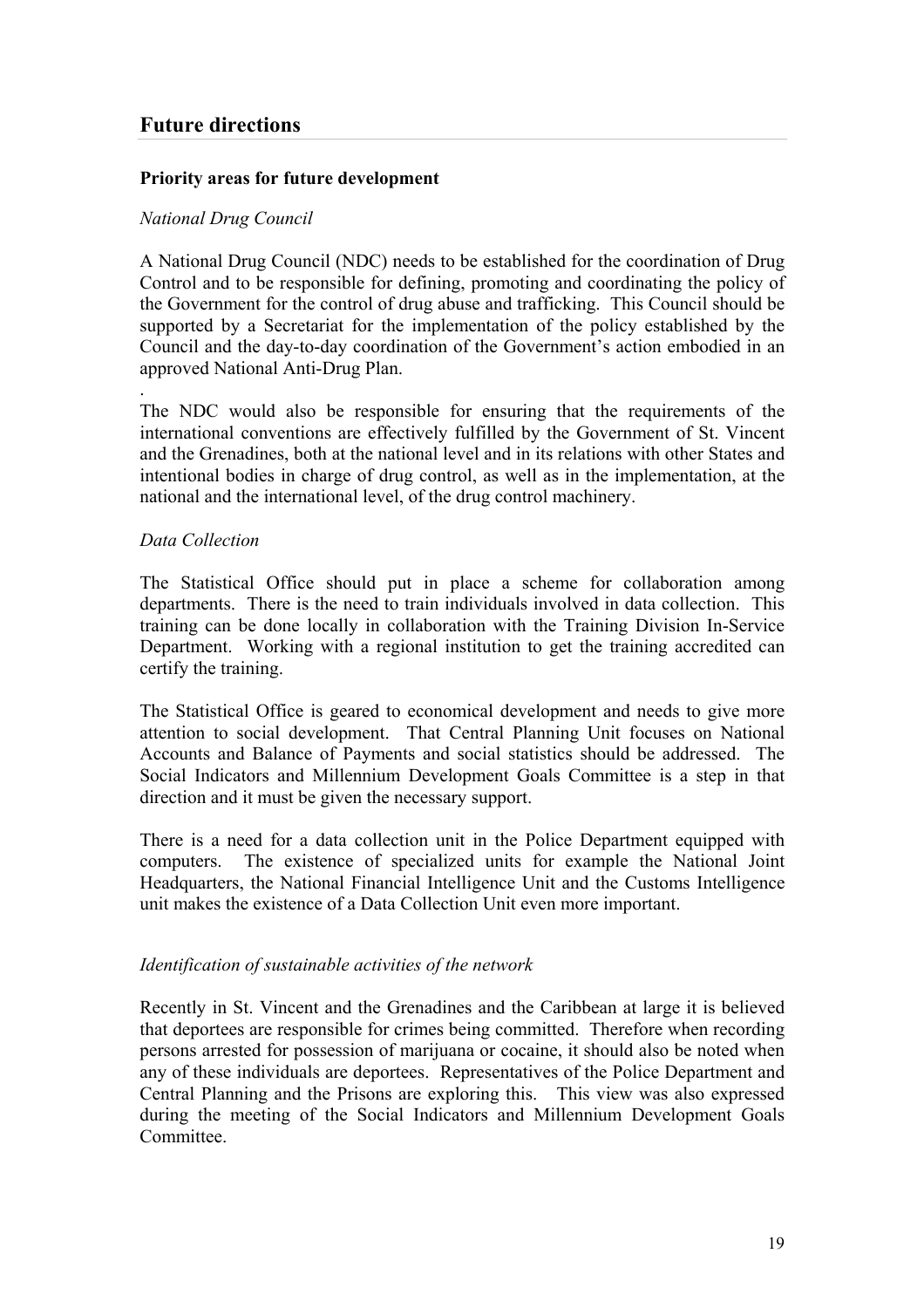<span id="page-27-0"></span>There is a need to improve on the quality of data collected. For example with regard to data submitted by the MCMH there was uncertainty as to whether poly-substance use would have been documented if it existed or it was just the main substance of use that was recorded. It was thought that this could and should be reflected adequately in the Hospital Summary Sheet. However, it will be necessary to get the cooperation of the surgical, medical and accident and emergency doctors in capturing and recording information on drug use/abuse. Therefore DINSAG members will need to communicate and collaborate with other levels of staff in their respective departments in order to ensure the reliability and integrity of data collected.

There is concern about the lack of information with regard to drug use among children in foster care, and children and their parents brought before the family court or social and probation services. DINSAG members in these areas will need to look at possible mechanisms for collecting this information.

St. Vincent and the Grenadines lacks documented and available qualitative research information on the drug situation. Therefore, in acknowledgement of the need for evidence based prevention programmes consideration should be given to focus assessment studies and research investigating the following subjects:

- Addiction and Crime
- In and out-of-school youth
- Deportees
- Addiction in the prison
- Follow-up of alcohol study in schools

#### **Identification of needs in order to address priority areas**

Network members recognized the manpower constraints facing departments and that collation and analysis of data is time consuming. Manual collection of data can become stressful if a system is not in place so that data collected can be presented appropriately to Heads of Departments or other relevant institutions. Therefore the need for Departments to be equipped with computers and appropriate data collection instruments must be emphasised. Designating specific individuals with that responsibility can ensure consistency and timeliness in data collection. Therefore human and technological resources need strengthening.

#### *Policy implications for drug demand reduction activities*

A mechanism must be put in place for dissemination of research findings to stakeholders and policymakers. There is no reason why reports on surveys of treatment facilities should not be available at such institutions or the Ministry of Health and the Environment.

The difficulty in enacting and monitoring the few existing laws for alcohol, especially among the youth is a cause for concern. Laws controlling alcohol are not incorporated in the Pharmaceutical Act and come under the Ministry of Trade. There is a need for more laws controlling the sale of alcohol (e.g. sale in only registered places) and cigarettes. The Legislature and policy makers must also address the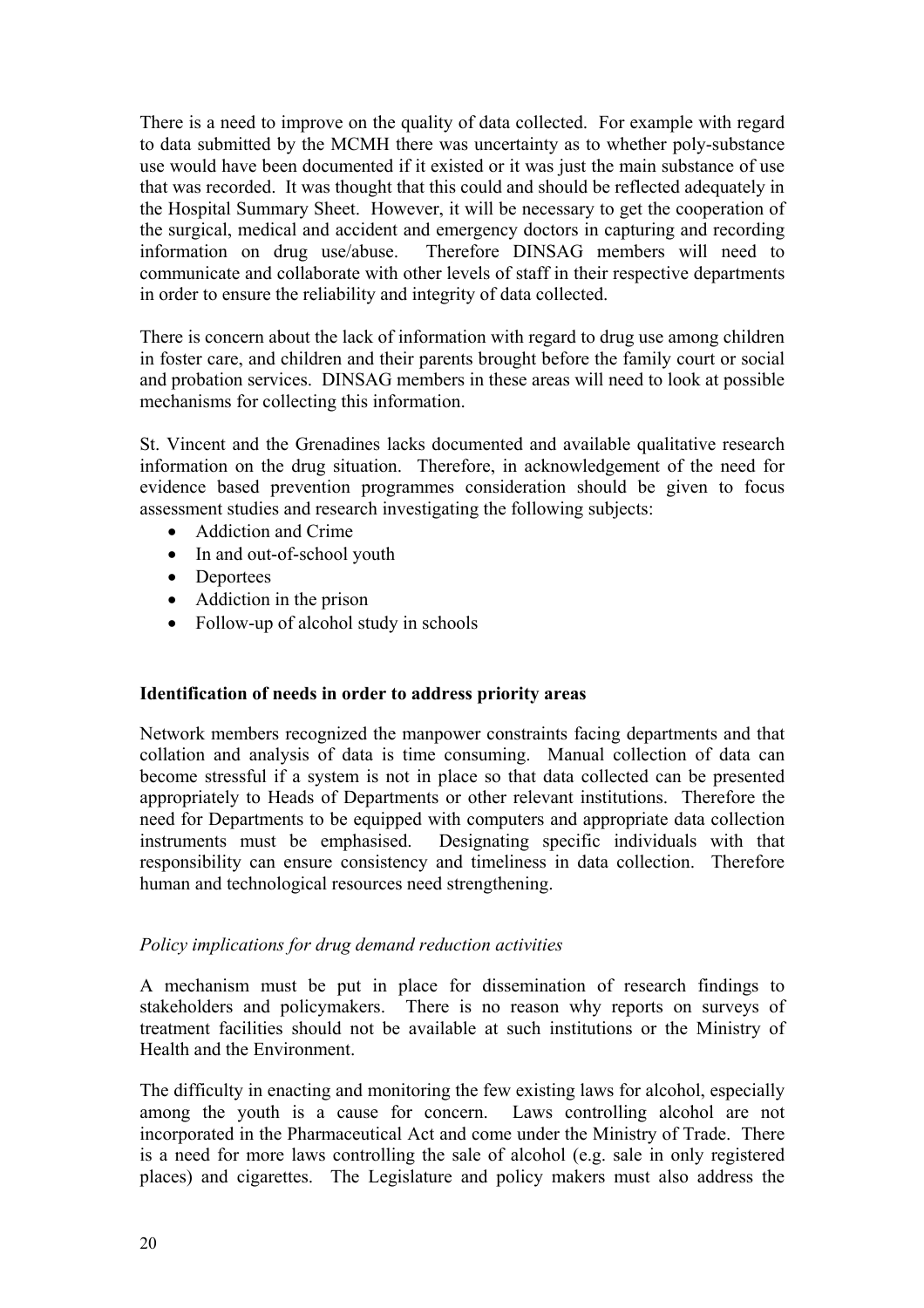subject of Alternative Sentencing Programmes/Drug Courts. The young population are in jail for drug related offences, among these the 15-19 year olds.

Research can drive policy and the implementation of evidence- based prevention programmes. For example research has proven that drug treatment programs in prisons can succeed in preventing patients' return to criminal behaviour, particularly if they are linked to community-based programs that continue treatment when the client leaves prison  $1$  and thereby reducing the costs to society due to crime. Taking into consideration data previously presented for the different institutions, it is in the interest of St. Vincent and the Grenadines to become engaged in substance abuse research including general population surveys and to implement appropriate drug prevention and treatment programmes. These programmes should target the youth and at risk groups, parents and the general communities.

<span id="page-28-0"></span> $\frac{1}{1}$ <sup>1</sup> "Unravelling What works for Offenders in Substance Abuse Treatment Services" . Fay Taxman, *National Drug Court Institute Review*, Vol. II, 2.

<sup>&</sup>quot;Treatment Methods: A Fact Sheet." National Institute on Drug Abuse National Institutes of Health. March 1999.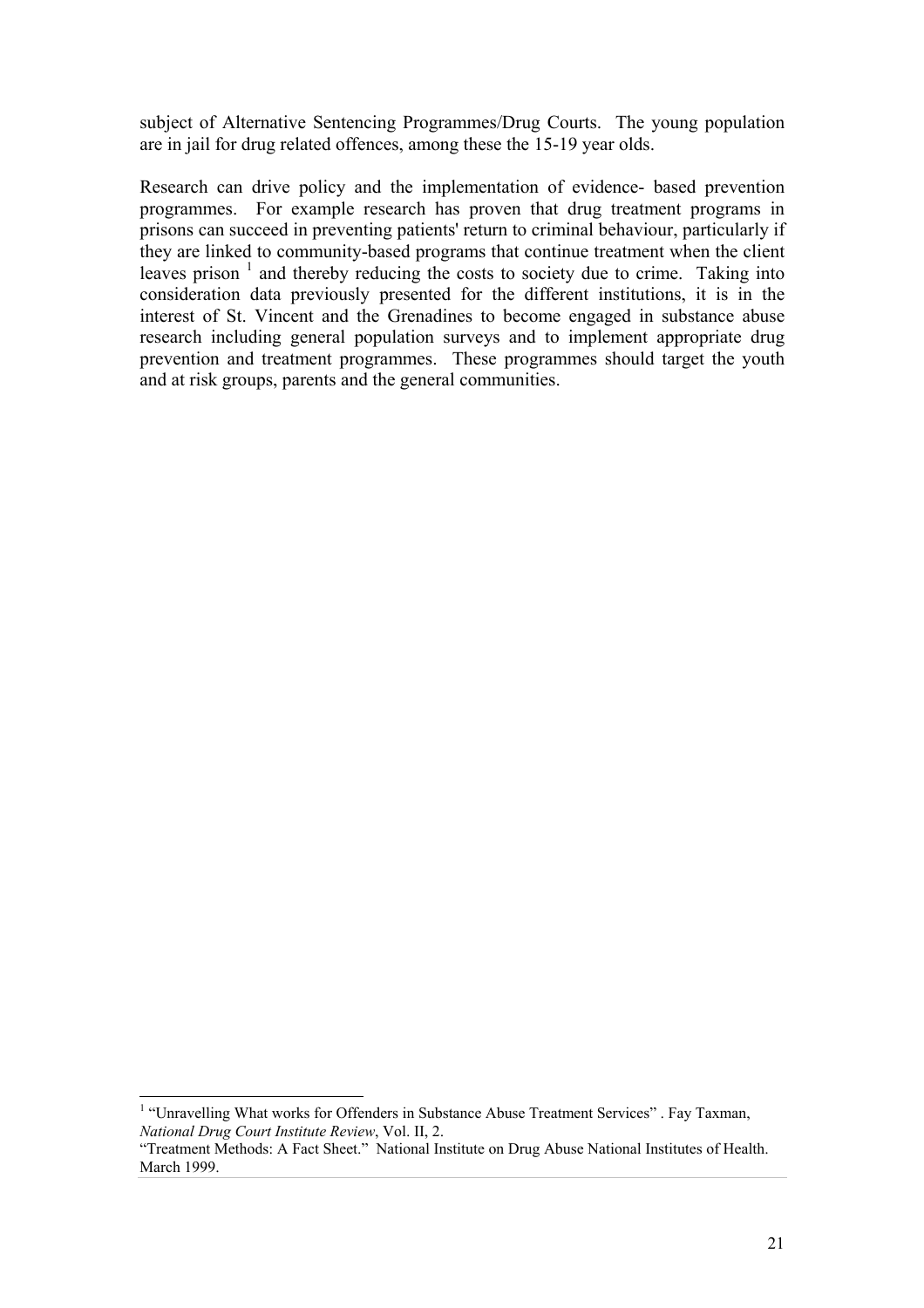## <span id="page-29-0"></span>**Conclusion**

The challenge ahead for St. Vincent and the Grenadines is to get a real view of the drug situation and to address it appropriately and relentlessly. It has been recognized that there is a lack of relevant information but also the fact that the information available is many times not disseminated to the key stakeholders and the population at large. The National Drug Information Network is a first step. It has facilitated the sharing of information and the production of a National Report.

The continued support of the participating Ministries and non-governmental organizations is vital. Documentation of information, collection of data and conducting research are valuable exercises. One may ask 'to what end?' Unless this information is translated into something meaningful for policymakers it may become just another document in an office.

Future directions have been defined and certainly the efforts and cooperation of all stakeholders will determine its success. The deficient human and technological resources cannot be ignored. Institutions that are involved in the delivery of drug prevention and treatment programmes must be strengthened. Likewise the national institutions and law enforcement agencies to counter the trade and use of controlled substances and other illegal activities. The legal framework for monitoring the demand and supply of drugs will have to be reviewed and updated regularly taking into consideration drug trends.

Individuals will suffer from some of the consequences of drug abuse despite the existing preventative measures. Treatment that is accessible and addresses the needs of the substance abuser is essential. There is no one treatment that is suitable for every substance abuser. There are individuals who will need rehabilitation that at first glance may seem costly, but in the long run beneficial to society at large when these individuals are able to make meaningful contributions. The road ahead may seem a 'tall order' but certainly a road that will have to be walked in combating the drug problem.

.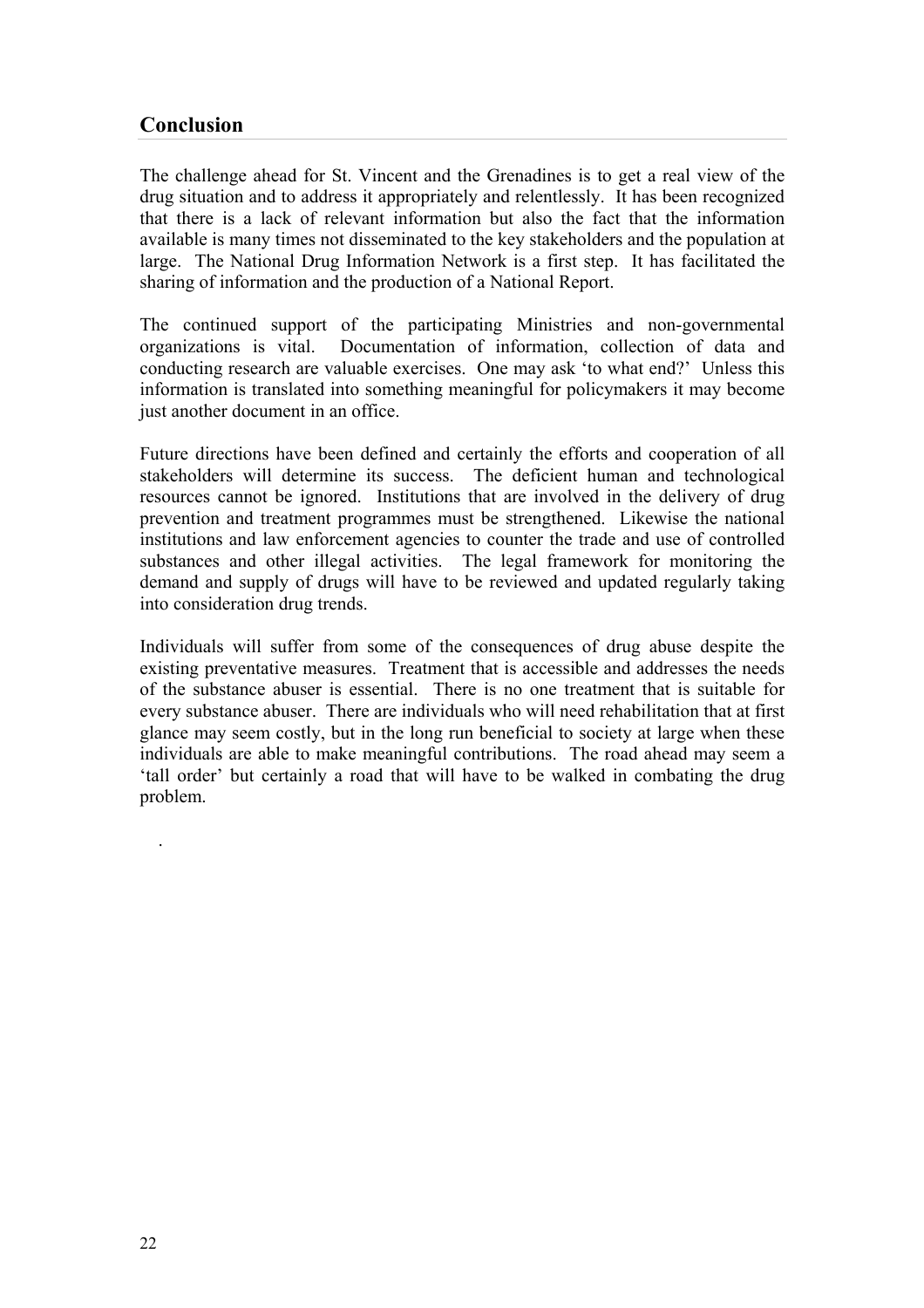### <span id="page-30-0"></span>**References**

Adolescent Survey Data Analysis. InERT, 2002.

Drug Information Network Meeting Reports: St. Vincent and the Grenadines.

Family Planning Unit, Ministry of Health and the Environment: St Vincent and the Grenadines. Adolescent Health Survey, 2001.

Health Education Unit, Ministry of Health and the Environment: St. Vincent and the Grenadines. Global Youth Tobacco Survey, 2001.

Information, Needs and Resources Analysis: St. Vincent and the Grenadines. UNODC Regional Office Barbados, 2002.

Koesder, S. The Anthropology of Marijuana.

Multilateral Evaluation Mechanism Reports for 1999-2000, 2001-2002.

National Anti-Drug Plan Revised Version, 2003-2008.

Public Information Notice: IMF concludes 2002 Article IV Consultation with St. Vincent and the Grenadines. Source: <http://www.imf.org/external/country/VCT/>

Statistical Office, Central Planning Unit. Report of the 2001 Census of Population and Housing. Unpublished.

St. Vincent and the Grenadines Global Youth Tobacco Survey: Fact Sheet, 2001.

St. Vincent and the Grenadines Royal Police Force: Quarterly Reports 2001-2002.

The World Bank Group, St. Vincent and the Grenadines: Data Profile. Source: <http://www.devdata.worldbank.org/>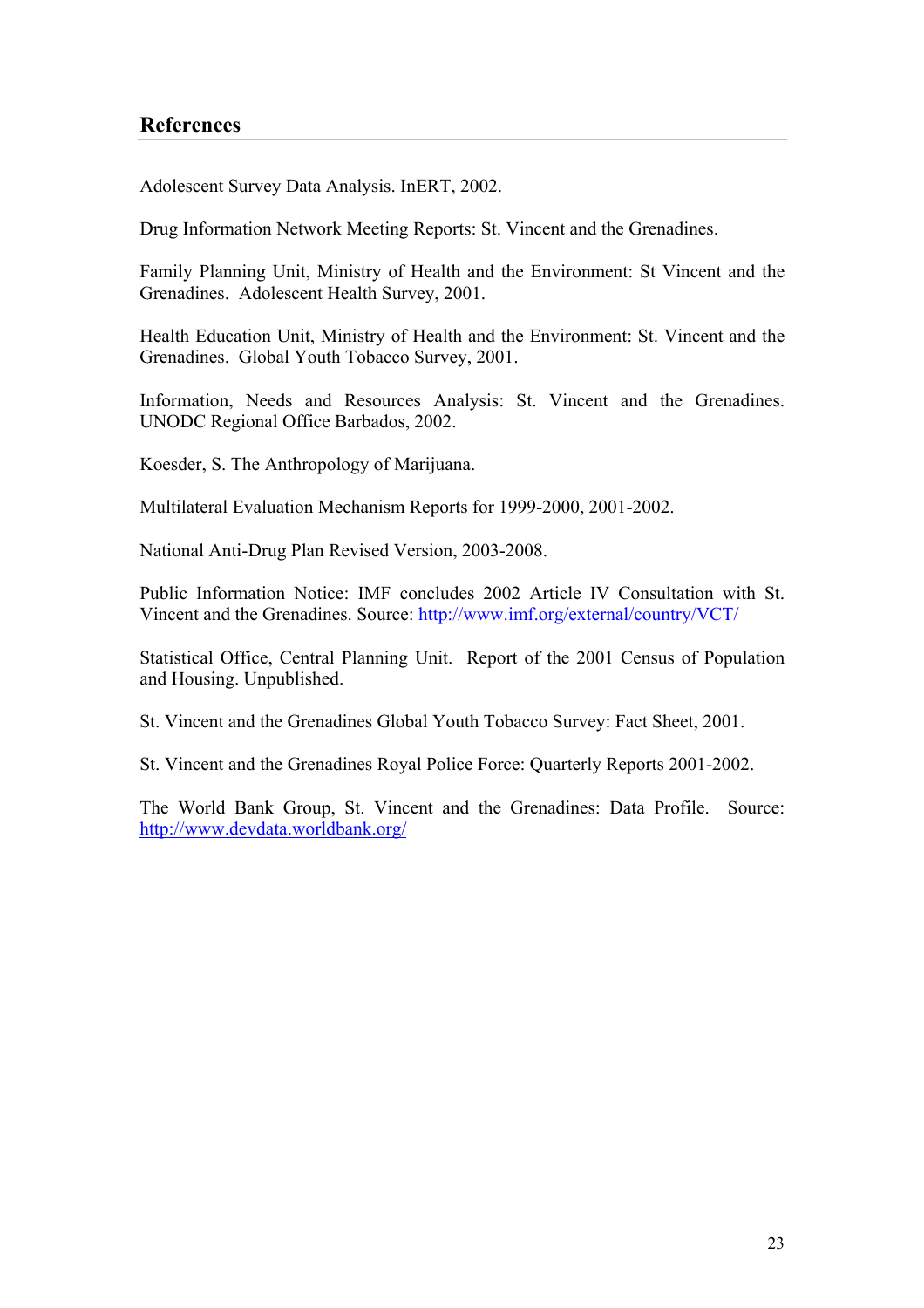## <span id="page-31-0"></span>**List of Acronyms**

| <b>ARQ</b>       | <b>Annual Reports Questionnaire</b>               |  |  |  |  |
|------------------|---------------------------------------------------|--|--|--|--|
| <b>CAREC</b>     | Caribbean Research and Epidemiological Centre     |  |  |  |  |
| <b>CARICOM</b>   | Caribbean Community                               |  |  |  |  |
| <b>CARIDIN</b>   | Caribbean Drug Information Network                |  |  |  |  |
| <b>CARIFORUM</b> | Caribbean Forum of African, Caribbean and Pacific |  |  |  |  |
|                  | <b>States</b>                                     |  |  |  |  |
| <b>CICAD</b>     | Inter-American Drug Abuse Control Commission      |  |  |  |  |
| <b>CND</b>       | Commission on Narcotic Drugs                      |  |  |  |  |
| <b>DAESSP</b>    | Drug Abuse Epidemiological Surveillance System    |  |  |  |  |
|                  | Project                                           |  |  |  |  |
| <b>DINSAG</b>    | Drug Information Network-St. Vincent and the      |  |  |  |  |
|                  | Grenadines                                        |  |  |  |  |
| <b>EDF</b>       | European Development Fund                         |  |  |  |  |
| EU               | European Union                                    |  |  |  |  |
| <b>GDP</b>       | <b>Gross Domestic Product</b>                     |  |  |  |  |
| <b>GYTS</b>      | Global Youth Tobacco Survey                       |  |  |  |  |
| <b>INRA</b>      | Information, needs and resources analysis         |  |  |  |  |
| <b>INTERPOL</b>  | International Police Organization                 |  |  |  |  |
| <b>MCMH</b>      | Milton Cato Memorial Hospital                     |  |  |  |  |
| <b>MEM</b>       | Multilateral Evaluation Mechanism                 |  |  |  |  |
| MHC              | <b>Mental Health Centre</b>                       |  |  |  |  |
| MOH & E          | Ministry of Health and the Environment            |  |  |  |  |
| <b>NDC</b>       | National Drug Council                             |  |  |  |  |
| <b>NACMD</b>     | National Advisory Council on the Misuse of Drugs  |  |  |  |  |
| <b>OAS</b>       | Organization of American States                   |  |  |  |  |
| GAP              | Global Assessment Programme                       |  |  |  |  |
| <b>SIDUC</b>     | Uniform Drug Use Data System                      |  |  |  |  |
| <b>SSU</b>       | Special Services Unit                             |  |  |  |  |
| <b>UN</b>        | <b>United Nations</b>                             |  |  |  |  |
| <b>UNODC</b>     | United Nations Office on Crime and Drugs          |  |  |  |  |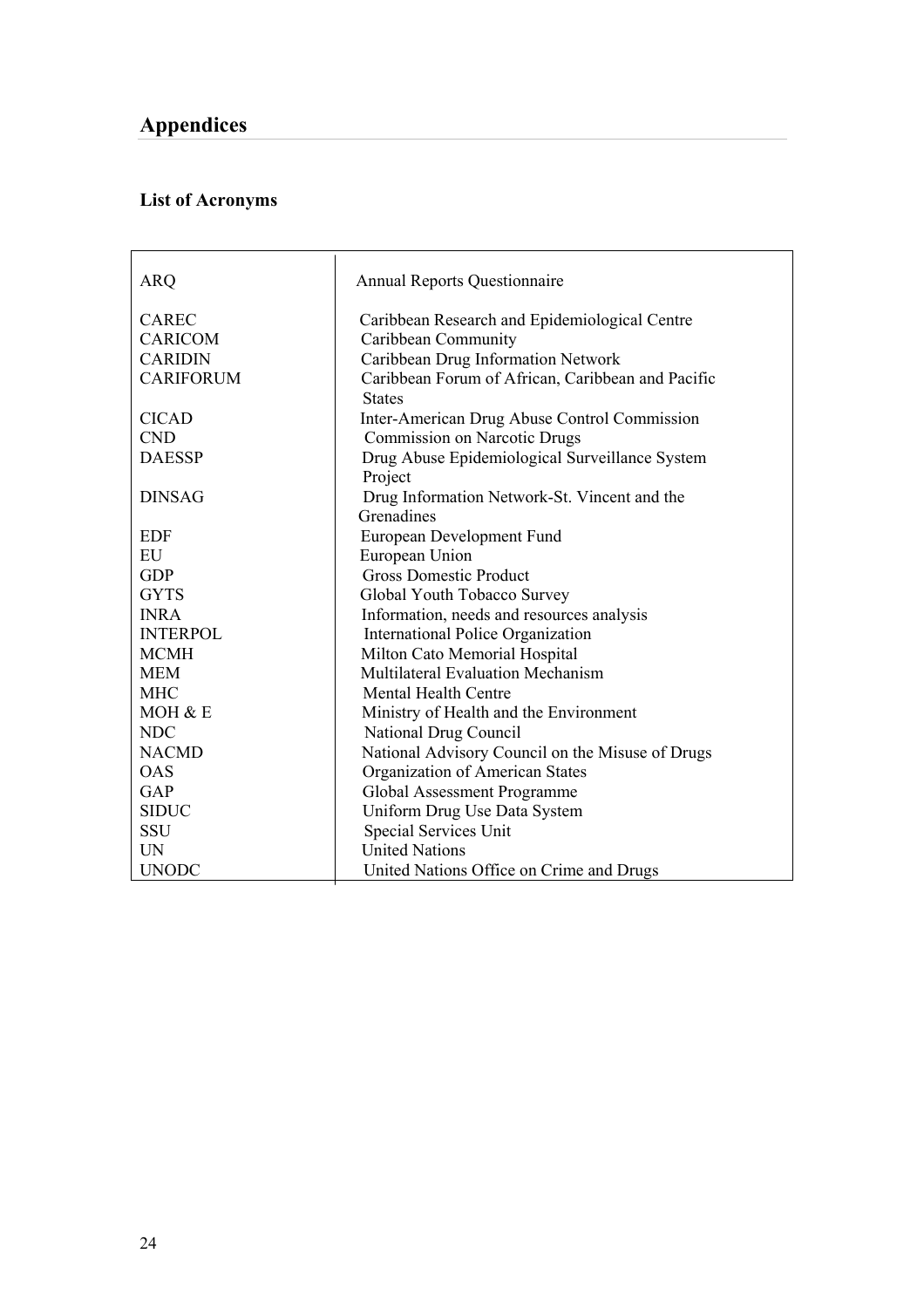## <span id="page-32-0"></span>**List of tables**

| Table 1  | Police Statistics collected during the years 1997-2002                                                                                                          |
|----------|-----------------------------------------------------------------------------------------------------------------------------------------------------------------|
| Table 2  | Number of persons arrested by sex during the years 1997-2002                                                                                                    |
| Table 3  | Amounts of marijuana and cocaine seized during the years 1997-<br>2002                                                                                          |
| Table 4  | Number of drug users among inmates by age group and gender<br>for the year 2002                                                                                 |
| Table 5  | Number of drug users by primary drug of use and gender for the<br>year $2002$                                                                                   |
| Table 6  | Number of inmates imprisoned for drug related offences by age<br>group and gender-2002                                                                          |
| Table7   | Admissions to the Mental Health Centre during 1997-2002                                                                                                         |
| Table 8  | Number of admissions by substance used for the period 1997-<br>2002                                                                                             |
| Table 9  | Number of substance abusers by sex for the period 1997-2002                                                                                                     |
| Table 10 | Number of substance abusers by age group for the period 1997-<br>2002                                                                                           |
| Table 11 | Statistical report for drug abusers for the year 2002 - MHC                                                                                                     |
| Table 12 | Number of patients admitted to MCMH for substance use related<br>disorders by type, age and sex for the year 2002                                               |
| Table 13 | Total patient days and average length of stay for patients<br>admitted to MCMH for mental and behavioural problems as a<br>result of drug use for the year 2002 |
| Table 14 | Reports of child abuse during the years 1997-2002                                                                                                               |